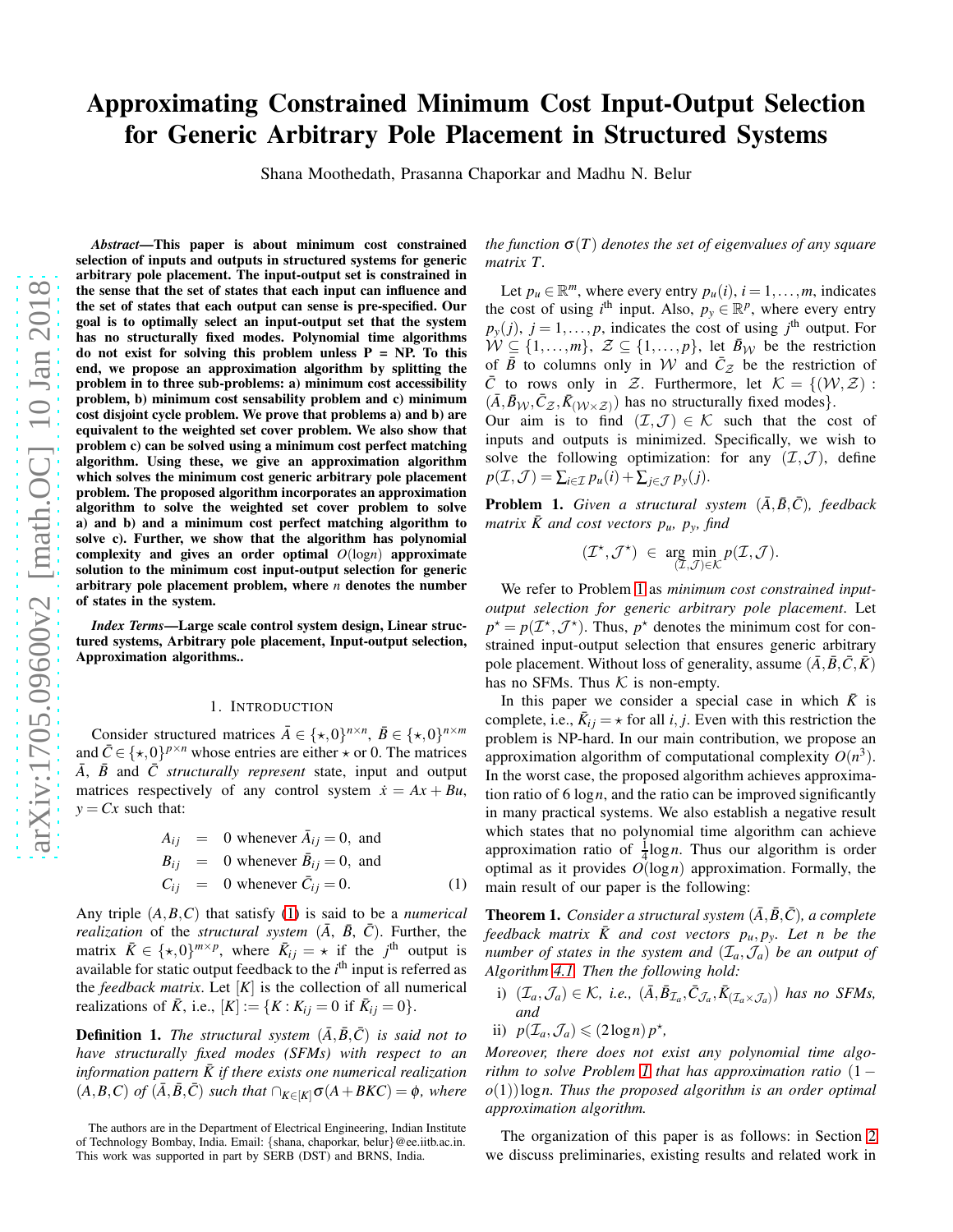this area. In Section [3](#page-3-0) we explain our approach to solve the minimum cost input-output selection problem for generic arbitrary pole placement by splitting it in to three sub-problems: minimum cost accessibility, minimum cost sensability and minimum cost disjoint cycle problem. In Section [4](#page-7-0) we discuss an approximation algorithm for solving the problem and then prove the main results of the paper. In Section [5](#page-9-0) we explain the approximation result in the context of few special cases. In Section [6](#page-10-0) we give the final concluding remarks.

# <span id="page-1-0"></span>2. PRELIMINARIES, EXISTING RESULTS AND RELATED **WORK**

In this section we first discuss few graph theoretic concepts used in the sequel and some existing results. Then we discuss related work in this area.

#### *A. Preliminaries and Existing Results*

Arbitrary pole placement is said to be possible in a structural system if it has no structurally fixed modes (SFMs). Basically there are two types of fixed modes, Type-1 and Type-2 (see [\[1\]](#page-10-1), [\[2\]](#page-10-2) for more details). To ensure non-existence of SFMs one has to ensure that both these types are absent in the system. Presence of Type-1 SFMs can be checked using the concept of strong connectedness of the system digraph which is constructed as follows: firstly, we construct the state digraph  $\mathcal{D}(\bar{A}) := \mathcal{D}(V_X, E_X)$ , where  $V_X = \{x_1, \dots, x_n\}$  and  $(x_j, x_i) \in E_X$ if  $\overline{A}_{ij} \neq 0$ . Thus a directed edge  $(x_j, x_i)$  exists if state  $x_j$ can influence state  $x_i$ . Now we construct the system digraph  $\mathcal{D}(\bar{A}, \bar{B}, \bar{C}, \bar{K}) := \mathcal{D}(V_X \cup V_U \cup V_Y, E_X \cup E_U \cup E_Y \cup E_K)$ , where  $V_U = \{u_1, \ldots, u_m\}$  and  $V_Y = \{y_1, \ldots, y_p\}$ . An edge  $(u_j, x_i) \in E_U$ if  $\overline{B}_{ij} \neq 0$ ,  $(x_j, y_i) \in E_Y$  if  $\overline{C}_{ij} \neq 0$  and  $(y_j, u_i) \in E_K$  if  $\overline{K}_{ij} \neq 0$ . Thus a directed edge  $(u_j, x_i)$  exists if input  $u_j$  can actuate state  $x_i$  and a directed edge  $(x_j, y_i)$  exists if output  $y_i$  can sense state  $x_j$ . Construction of state digraph  $\mathcal{D}(\bar{A})$  and system digraph  $\mathcal{D}(\bar{A}, \bar{B}, \bar{C}, \bar{K})$  is illustrated through an example in Figure [1.](#page-1-1) Next we define two concepts, namely accessibility and sensability, that we need for explaining our algorithm.

<span id="page-1-3"></span>Definition 2. *A state x<sup>i</sup> is said to be accessible if there exists a directed simple path from some input u<sup>j</sup> to x<sup>i</sup> in the digraph*  $\mathcal{D}(\bar{A}, \bar{B}, \bar{C}, \bar{K})$ *. Also, a state*  $x_i$  *is said to be sensable if there exists a directed simple path from x<sup>i</sup> to some output y<sup>j</sup> in the digraph*  $\mathcal{D}(\bar{A}, \bar{B}, \bar{C}, \bar{K})$ *.* 

A digraph is said to be strongly connected if for each ordered pair of vertices  $(v_1, v_k)$  there exists an elementary path from  $v_1$  to  $v_k$ . A strongly connected component (SCC) of a digraph is a maximal strongly connected subgraph of it. If  $\mathcal{D}(A)$  is a single SCC, then the system is said to be *irreducible*. Using the digraph  $\mathcal{D}(\bar{A}, \bar{B}, \bar{C}, \bar{K})$  a necessary and sufficient graph theoretic condition for absence of SFMs is given in the following result.

<span id="page-1-2"></span>**Proposition 1** ([\[2\]](#page-10-2), Theorem 4). A structural system  $(\bar{A}, \bar{B}, \bar{C})$ *has no structurally fixed modes with respect to a feedback matrix*  $\bar{K}$  *if and only if the following conditions hold: a) in the digraph*  $\mathcal{D}(\bar{A}, \bar{B}, \bar{C}, \bar{K})$ *, each state node*  $x_i$  *is contained in an SCC which includes an edge in EK, and*

<span id="page-1-1"></span>

Figure 1: The state digraph and system digraph representation of the structured system  $(\overline{A}, \overline{B}, \overline{C}, \overline{K})$  is shown in Figure [1a](#page-1-1) and Figure [1b](#page-1-1) respectively.

*b)* there exists a finite disjoint union of cycles  $\mathcal{C}_g = (V_g, E_g)$ *in*  $\mathcal{D}(\bar{A}, \bar{B}, \bar{C}, \bar{K})$  *where g is a positive integer such that*  $V_X \subset$ ∪*gVg.*

In Proposition [1,](#page-1-2) condition a) corresponds to SFMs of Type 1 and condition b) corresponds to SFMs of Type 2. In order to characterize condition a) we first generate a *directed acyclic graph* (DAG) associated with  $\mathcal{D}(\bar{A})$  by condensing each SCC to a supernode. In this DAG, vertex set comprises of all SCCs in  $\mathcal{D}(\overline{A})$ . A directed edge exists between two nodes of the DAG *if and only if* there exists a directed edge connecting two states in the respective SCCs in  $\mathcal{D}(\bar{A})$ . Using this DAG we have the following definition that characterizes SCCs in  $\mathcal{D}(\bar{A})$ .

<span id="page-1-4"></span>Definition 3. *An SCC is said to be linked if it has atleast one incoming or outgoing edge from another SCC. Further, an SCC is said to be non-top linked (non-bottom linked, resp.) if it has no incoming (outgoing, resp.) edges to (from, resp.) its vertices from (to, resp.) the vertices of another SCC.*

Without loss of generality we will assume that  $\mathcal{D}(\bar{A})$  has *q* non-top linked SCCs,  $\mathcal{N}_1^t$ , ...,  $\mathcal{N}_q^t$  and *k* non-bottom linked SCCs,  $\mathcal{N}_1^b$ , ...,  $\mathcal{N}_k^b$ . We have the following definition.

Definition 4. *An SCC is said to be covered by input u<sup>j</sup> if there exists a state*  $x_i$  *in the SCC such that*  $\bar{B}_{ij} = \star$ *. Similarly, an SCC is said to be covered by output y<sup>j</sup> if there exists a state x*<sub>i</sub> in the SCC such that  $\overline{C}_{ji} = \star$ .

We define  $\mu_i := \{ j : \mathcal{N}_j^t \text{ is covered by } u_i \}$  and  $\eta_i :=$  $\{ j : \mathcal{N}_j^b \text{ is covered by } y_i \}.$  Let  $\mu_{\text{max}} := \max_i \mu_i$  and  $\eta_{\text{max}} :=$  $\max_i \eta_i$ . In the example given in Figure [1a](#page-1-1) each state is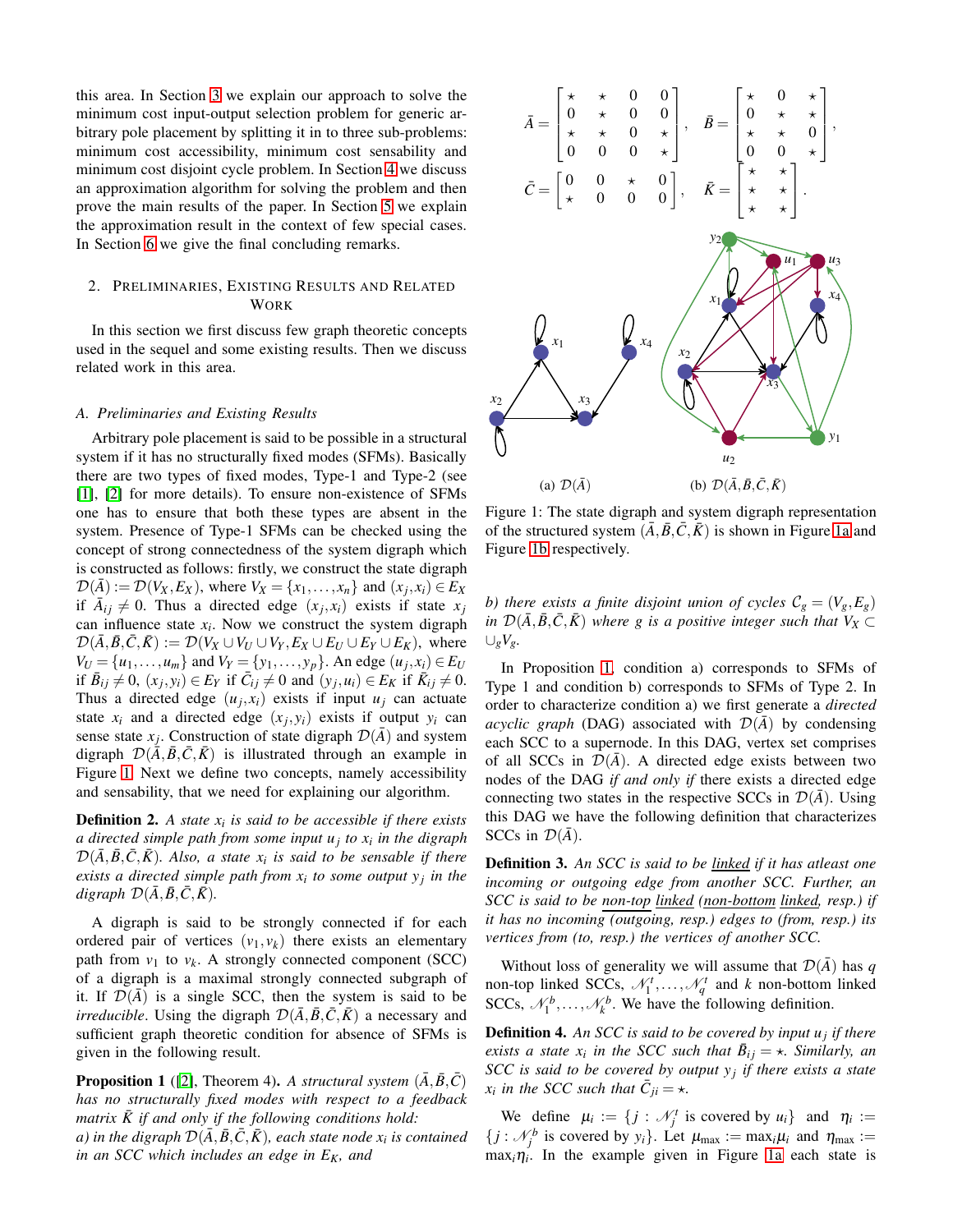<span id="page-2-1"></span>

Figure 2: The bipartite digraph representation  $\mathcal{B}(\bar{A}, \bar{B}, \bar{C}, \bar{K})$  of the structured system  $(\bar{A}, \bar{B}, \bar{C}, \bar{K})$  shown in Figure [1.](#page-1-1)

individually an SCC. Moreover, there are two non-top linked SCCs,  $\mathcal{N}_1^t = x_2$  and  $\mathcal{N}_2^t = x_4$  and one non-bottom linked SCC,  $\mathcal{N}_1^b = x_3$ . Note that  $x_1$  is neither non-top linked nor non-bottom linked SCC. Also,  $\mu_1 = 0$ ,  $\mu_2 = 1$ ,  $\mu_3 = 2$ ,  $\eta_1 = 1$ and  $\eta_2 = 0$ . Thus  $\mu_{\text{max}} = 2$  and  $\eta_{\text{max}} = 1$ . Following is an important observation.

# <span id="page-2-0"></span>Corollary 1. *All states are accessible (sensable, resp.) if all non-top (non-bottom, resp.) linked SCCs are covered by input (output, resp.).*

Corollary [1](#page-2-0) is an immediate consequence of Defini-tions [2](#page-1-3) and [3.](#page-1-4) For a generic system  $(\bar{A}, \bar{B}, \bar{C})$  with feedback matrix  $\bar{K}$ , verifying absence of SFMs has polynomial complexity. Specifically, condition a) can be verified in  $O(n^2)$ computations using the concept of SCCs in  $\mathcal{D}(\bar{A}, \bar{B}, \bar{C}, \bar{K})$  [\[3\]](#page-10-3). Condition b) can be verified in  $O(n^{2.5})$  computations using concepts of information paths given in [\[4\]](#page-10-4) or using bipartite matching as proposed in [\[5\]](#page-10-5). In our work, we use bipartite matching condition and so we explain this in detail.

Given an undirected bipartite graph  $G(V, \tilde{V}, \mathcal{E})$ , where  $V \cup \tilde{V}$ denotes the set of vertices and  $\mathcal{E} \subseteq V \times \widetilde{V}$  denotes the set of edges, a matching *M* is a collection of edges  $M \subseteq \mathcal{E}$  such that for any two edges  $(i, j)$ ,  $(u, v) \in M$ ,  $i \neq u$  and  $j \neq v$ . A perfect matching is a matching *M* such that  $|M| = min(|V|, |V|)$ . Now for checking condition b) in a structural system, we use the bipartite graph  $\mathcal{B}(\overline{A}, \overline{B}, \overline{C}, \overline{K})$  constructed in [\[5\]](#page-10-5). Let  $\mathcal{B}(\bar{A}, \bar{B}, \bar{C}, \bar{K}) := \mathcal{B}(V_{X'} \cup V_{U'} \cup V_{Y'}, V_X \cup V_U \cup V_Y, \mathcal{E}_X \cup \mathcal{E}_U \cup \mathcal{E}_Y \cup$  $\mathcal{E}_K \cup \mathcal{E}_{\mathbb{U}} \cup \mathcal{E}_{\mathbb{Y}}$ , where  $V_{X'} = \{x'_1, \ldots, x'_n\}, V_{U'} = \{u'_1, \ldots, u'_m\},$  $V_{Y'} = \{y'_1, \ldots, y'_p\}$  and  $V_X = \{x_1, \ldots, x_n\}, V_U = \{u_1, \ldots, u_m\}$ and  $V_Y = \{y_1, \ldots, y_p\}$ . Also,  $(x'_i, x_j) \in \mathcal{E}_X \Leftrightarrow (x_j, x_i) \in E_X$ ,  $(x'_i, u_j) \in \mathcal{E}_U \Leftrightarrow (u_j, x_i) \in E_U$ ,  $(y'_j, x_i) \in \mathcal{E}_Y \Leftrightarrow (x_i, y_j) \in E_Y$  and  $(u'_i, y_j) \in \mathcal{E}_K \Leftrightarrow (y_j, u_i) \in E_K$ . Moreover,  $\mathcal{E}_U$  include edges  $(u'_i, u_i)$  for  $i = 1, ..., m$  and  $\mathcal{E}_{\mathbb{Y}}$  include edges  $(y'_j, y_j)$  for  $j = 1, \ldots, p$ . We show that there exists a perfect matching in  $\mathcal{B}(\bar{A}, \bar{B}, \bar{C}, \bar{K})$  if and only if the system  $(\bar{A}, \bar{B}, \bar{C})$  along with feedback matrix  $\bar{K}$  satisfies condition b) (see Section [4\)](#page-7-0).

Note that  $\mathcal{D}(\bar{A})$ ,  $\mathcal{D}(\bar{A}, \bar{B}, \bar{C}, \bar{K})$  are digraphs, but  $\mathcal{B}(\bar{A}, \bar{B}, \bar{C}, \bar{K})$  is an undirected graph. Also, *E* denotes directed edges and  $\mathcal E$  denotes undirected edges. The system bipartite graph  $\mathcal{B}(\overline{A}, \overline{B}, \overline{C}, \overline{K})$  for the structural system given in Figure [1](#page-1-1) is shown in Figure [2.](#page-2-1) Summarizing, a structural closed-loop system is said not to have SFMs if and only if all state vertices lie in some SCC of  $\mathcal{D}(\bar{A}, \bar{B}, \bar{C}, \bar{K})$  with an edge in  $E_K$  and the system bipartite graph  $\mathcal{B}(\bar{A}, \bar{B}, \bar{C}, \bar{K})$ has a perfect matching. Thus, using the two graph theoretic conditions explained in this section, we conclude that presence of SFMs in a structural closed-loop system can be checked in  $O(n^{2.5})$  computations. Hence one can conclude if generic arbitrary pole placement is possible in a structural system in polynomial time. However, optimal selection of input-output set that guarantee arbitrary pole placement cannot be solved in polynomial time unless  $P = NP$  [\[5\]](#page-10-5).

# *B. Related Work*

In large scale systems, including biological systems, the web, power grids and social network to name a few, more often only the connections in the graph are known. The exact parameters are unavailable. In this context, structural analysis of the system is performed to study the various system properties generically (see [\[6\]](#page-10-6), [\[7\]](#page-10-7), [\[4\]](#page-10-4), [\[2\]](#page-10-2) and references therein). Study of controllability and observability of the system generically using the structure of the system is referred to as *structural controllability* and *structural observability*. Structural controllability was introduced by Lin in [\[6\]](#page-10-6). Since then various associated problems including minimum input selection [\[8\]](#page-10-8), [\[9\]](#page-10-9), [\[10\]](#page-10-10) and [\[11\]](#page-10-11), input addition for structural controllability [\[12\]](#page-10-12), strong structural controllability [\[13\]](#page-10-13), minimum cost control selection and control configuration selection [\[5\]](#page-10-5) are addressed in the literature. In most of these papers the structure of the input (output, resp.) matrix is not constrained. For example [\[11\]](#page-10-11) discusses the problem of finding sparsest set  $(\overline{B}, C, \overline{K})$  for a given *A* such that arbitrary pole placement is possible. This problem can be solved in polynomial complexity. However, constrained input (output, resp.) selection for structural controllability (observability, resp.) is NP-hard [\[14\]](#page-10-14). A special class of systems where the state bipartite graph  $\mathcal{B}(\bar{A})$ has a perfect matching and every input can influence a single state (dedicated input) is discussed in [\[14\]](#page-10-14). Note that under these assumptions the problem is not NP-hard. However, for the general case there are no known approximation results. Given  $(\overline{A}, \overline{B}, \overline{C})$  finding the sparsest  $\overline{K}$  such that the closedloop system has no SFMs is proved to be NP-hard in [\[15\]](#page-10-15).

This paper focusses on minimum cost constrained inputoutput selection for generic arbitrary pole placement of structural systems. It is shown to be NP-hard in [\[5\]](#page-10-5). This paper is motivated by [\[5\]](#page-10-5) where Pequito et.al investigated Problem [1](#page-0-1) along with costs for  $\bar{K}$  on a class of systems whose graph is irreducible. For this class of systems Problem [1](#page-0-1) is not NP-hard. However, for general systems there are no known results. We address Problem [1](#page-0-1) in its full generality. Note that we do not assume cost on  $\bar{K}$ . Unfortunately there do not exist polynomial algorithms for solving this unless  $P = NP$ . To this end, we propose an approximation algorithm for solving Problem [1.](#page-0-1)

Our key contributions in this paper are threefold: • We provide a polynomial time approximation algorithm that gives approximation ratio 6log*n* for solving Problem [1.](#page-0-1)

• We prove that no polynomial time algorithm can achieve approximation ratio  $\frac{1}{4} \log n$ . Thus the proposed algorithm is order optimal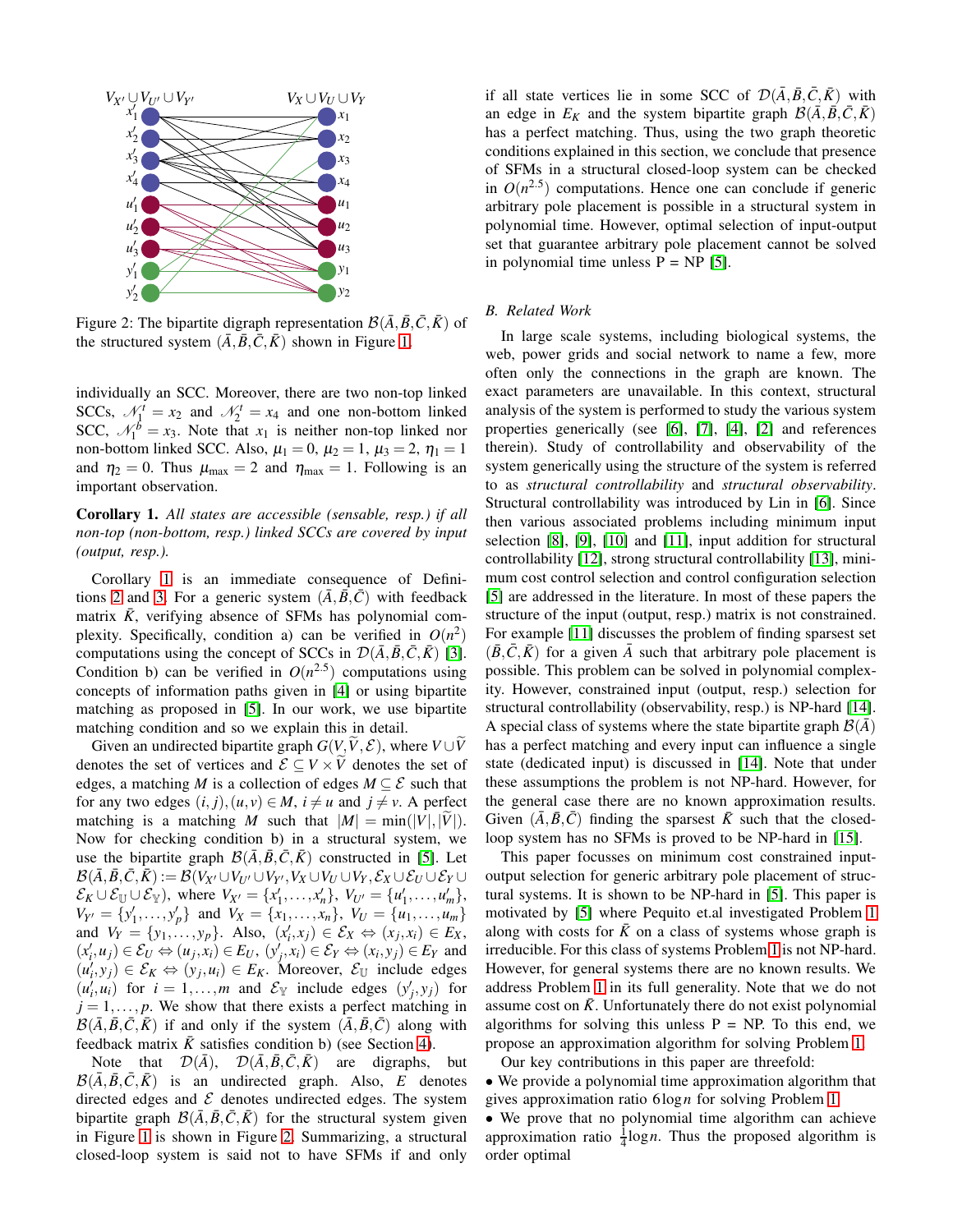• We show that the approximation can be much tighter in practical systems.

<span id="page-3-0"></span>In the next section we detail our approach.

# 3. APPROXIMATING MINIMUM COST CONSTRAINED INPUT-OUTPUT SELECTION PROBLEM FOR GENERIC ARBITRARY POLE PLACEMENT

Our approach for solving Problem [1](#page-0-1) is to split the problem in to three sub-problems listed below:

- Minimum cost accessibility problem
- Minimum cost sensability problem
- Minimum cost disjoint cycle problem

Broadly, minimum cost accessibility (sensability, resp.) problem aims at finding minimum cost sub-collection of inputs (outputs, resp.) that cover all states. In minimum cost disjoint cycle problem, our aim is to find minimum cost sub-collection of inputs and outputs such that condition b) is satisfied given that all chosen outputs connect to all chosen inputs (recall that  $\bar{K}_{ij} = \star$  for all *i*, *j*). For better readability and notational brevity we denote the structural system  $(\overline{A}, \overline{B}, \overline{C})$  with feedback matrix  $\bar{K}$  and cost vectors  $p_u, p_y$  as  $(\bar{A}, \bar{B}, p_u)$  (without output) while discussing the accessibility problem and as  $(\overline{A}, \overline{C}, p_y)$  (without input) while discussing the sensability problem.

Firstly we show that the minimum cost accessibility (sensability, resp.) problem is "equivalent to" the weighted set cover problem. On account of the equivalence any algorithm for weighted set cover can be used for solving the minimum cost accessibility and sensability problems with the same performance guarantees and vice-versa. Weighted set cover problem is a well studied NP-hard problem [\[16\]](#page-10-16). There exist approximation algorithms that give solution to the weighted set cover problem up to log factor in problem size [\[17\]](#page-10-17). However, there also exist inapproximability result showing that it cannot be approximated up to a constant factor [\[18\]](#page-10-18). Thus, using the equivalence of the problems we provide an order optimal approximation algorithm to solve the minimum cost accessibility and sensability problems.

Then we show that the minimum cost disjoint cycle problem can be solved using a minimum cost perfect matching problem defined on  $\mathcal{B}(\bar{A}, \bar{B}, \bar{C}, \bar{K})$ . Bipartite matching is also a well studied area and there exist polynomial time algorithm of complexity  $O(\ell^3)$  that find minimum cost perfect matching in a bipartite graph with  $\ell$  nodes on one side [\[16\]](#page-10-16). Using the minimum cost perfect matching algorithm we provide a polynomial time algorithm to solve the minimum cost disjoint cycle problem optimally. Then we prove that combining the solutions to these sub-problems we can obtain an approximate solution to Problem [1.](#page-0-1) Now we formally define and tackle each of these sub-problems separately in the following subsections.

# *A. Solving Minimum Cost Accessibility Problem*

In this subsection, we establish a relation between the accessibility condition for structural controllability and the weighted set cover problem. Specifically, we show that when the inputs are constrained and each input is associated with a cost, then satisfying minimum cost accessibility condition is <span id="page-3-2"></span>Algorithm 3.1 Pseudo-code for reducing minimum cost accessibility problem to a weighted set cover problem

**Input:** Structural system  $(\bar{A}, \bar{B})$  and input cost vector  $p_u$ **Output:** Input set  $\mathcal{I}(\mathcal{S})$  and cost  $p(\mathcal{I}(\mathcal{S}))$ 

- 1: Find all non-top linked SCCs in  $\mathcal{D}(\bar{A})$ ,  $\mathcal{N}^t :=$  $\mathcal{N}_1^t, \ldots, \mathcal{N}_q^t$
- 2: Define weighted set cover problem as follows:
- 3: Universe  $\mathcal{U} \leftarrow \{\mathcal{N}_1^t, \ldots, \mathcal{N}_q^t\}$
- 4: Sets  $S_i \leftarrow \{\mathcal{N}_j^t : \overline{B}_{ri} = \star \text{ and } x_r \in \mathcal{N}_j^t\}$
- 5: Weights  $w(i) \leftarrow p_u(i)$  for  $i \in \{1, \ldots, m\}$
- 6: Given a cover S such that  $\bigcup_{S_i \in \mathcal{S}} S_i \subseteq \mathcal{U}$ , define:
- 7: Weight of the cover  $w(S) \leftarrow \sum_{S_i \in S} w_u(i)$
- 8: Define  $\mathcal{I}(\mathcal{S}) \leftarrow \{i : \mathcal{S}_i \in \mathcal{S}\}\$
- 9: Cost of  $\mathcal{I}(\mathcal{S}), p(\mathcal{I}(\mathcal{S})) \leftarrow \sum_{i \in \mathcal{I}(\mathcal{S})} p_u(i)$

equivalent to solving a weighted set cover problem defined on the structural system.

Consider a structural system  $(\overline{A}, \overline{B})$  and a cost vector  $p_u$  denoted as  $(\bar{A}, \bar{B}, p_u)$ . This system is said to satisfy the minimum cost accessibility condition if all the non-top linked SCCs in  $\mathcal{D}(\bar{A})$  are covered using the least cost input set possible. That is, we need to find a set of inputs  $\mathcal{I}_{\mathcal{A}}^{\star} \subseteq \{1, \ldots, m\}$  such that all state nodes are accessible in  $\mathcal{D}(\vec{A}, \vec{B}_{\mathcal{I}_{\vec{A}}}$ ,  $(\vec{C}, \vec{K})$  and  $p(\mathcal{I}_{\vec{A}}^{\star})$  $p(\mathcal{I}_\mathcal{A})$  for any  $\mathcal{I}_\mathcal{A} \subseteq \{1,\ldots,m\}$  that satisfy accessibility of all state nodes in  $\mathcal{D}(\bar{A}, \bar{B}_{\mathcal{I}_{\mathcal{A}}}, \bar{C}, \bar{K})$ . Specifically, we need to solve the following optimization: for any  $\mathcal{I} \subseteq \{1, \ldots, m\}$ , define  $p(\mathcal{I}) = \sum_{i \in \mathcal{I}} p_u(i).$ 

<span id="page-3-1"></span>**Problem 2.** *Given*  $(\bar{A}, \bar{B}, p_u)$ *, find*  $\mathcal{I}_{\mathcal{A}}^{\star}$ 

$$
\mathcal{I}^\star_{\mathcal{A}}\ \in\ \underset{\mathcal{I}_{\mathcal{A}}\subseteq\{1,\ldots,m\}}{\arg\min}p(\mathcal{I}_{\mathcal{A}}),
$$

such that all state nodes are accessible in  $\mathcal{D}(\bar{A}, \bar{B}_{\mathcal{I}_{\mathcal{A}}}, \bar{C}, \bar{K})$ .

We refer to Problem [2](#page-3-1) as *the minimum cost accessibility problem*. Before showing the equivalence between Problem [2](#page-3-1) and the weighted set cover problem, we first describe the weighted set cover problem for the sake of completeness. Weighted set cover problem is a well studied NP-hard problem [\[17\]](#page-10-17). Given a universe of *N* elements  $\mathcal{U} = \{1, 2, \dots, N\}$ , a set of *r* sets  $\mathcal{P} = \{S_1, S_2, \dots, S_r\}$  with  $S_i \subset \mathcal{U}$  and  $\bigcup_{i=1}^r S_i = \mathcal{U}$ and a weight function  $w$  from  $P$  to the set of non-negative real numbers, weighted set cover problem consists of finding a set  $S^* \subseteq \mathcal{P}$  such that  $\cup_{\mathcal{S}_i \in \mathcal{S}^*} \mathcal{S}_i = \mathcal{U}$  and  $\sum_{\mathcal{S}_i \in \mathcal{S}^*} w(i) \leq \sum_{\mathcal{S}_i \in \widetilde{\mathcal{S}}} w(i)$ for any S that satisfies  $\bigcup_{S_i \in \widetilde{S}} = \mathcal{U}$ . Now we reduce Problem [2](#page-3-1) to an instance of the weighted set cover problem in polynomial time.

The pseudo-code showing a reduction of Problem [2](#page-3-1) to an instance of weighted set cover problem is presented in Algorithm [3.1.](#page-3-2) Given  $(\bar{A}, \bar{B}, p_u)$ , we define a weighted set cover problem as follows: the universe  $U$  consists of all non-top linked SCCs  $\{\mathcal{N}_1^t, \ldots, \mathcal{N}_q^t\}$  in  $\mathcal{D}(\bar{A})$  (see Step [3\)](#page-3-2). The Sets  $S_1, \ldots, S_m$  is defined in such a way that set  $S_i$  consists of all non-top linked SCCs that are covered by the *i*<sup>th</sup> input (see Step [4\)](#page-3-2). Further, for each set  $S_i$  we define weight  $w(i)$  as shown in Step [5.](#page-3-2) Given a solution  $S$  to the weighted set cover problem, we define the associated weight  $w(S)$  as the sum of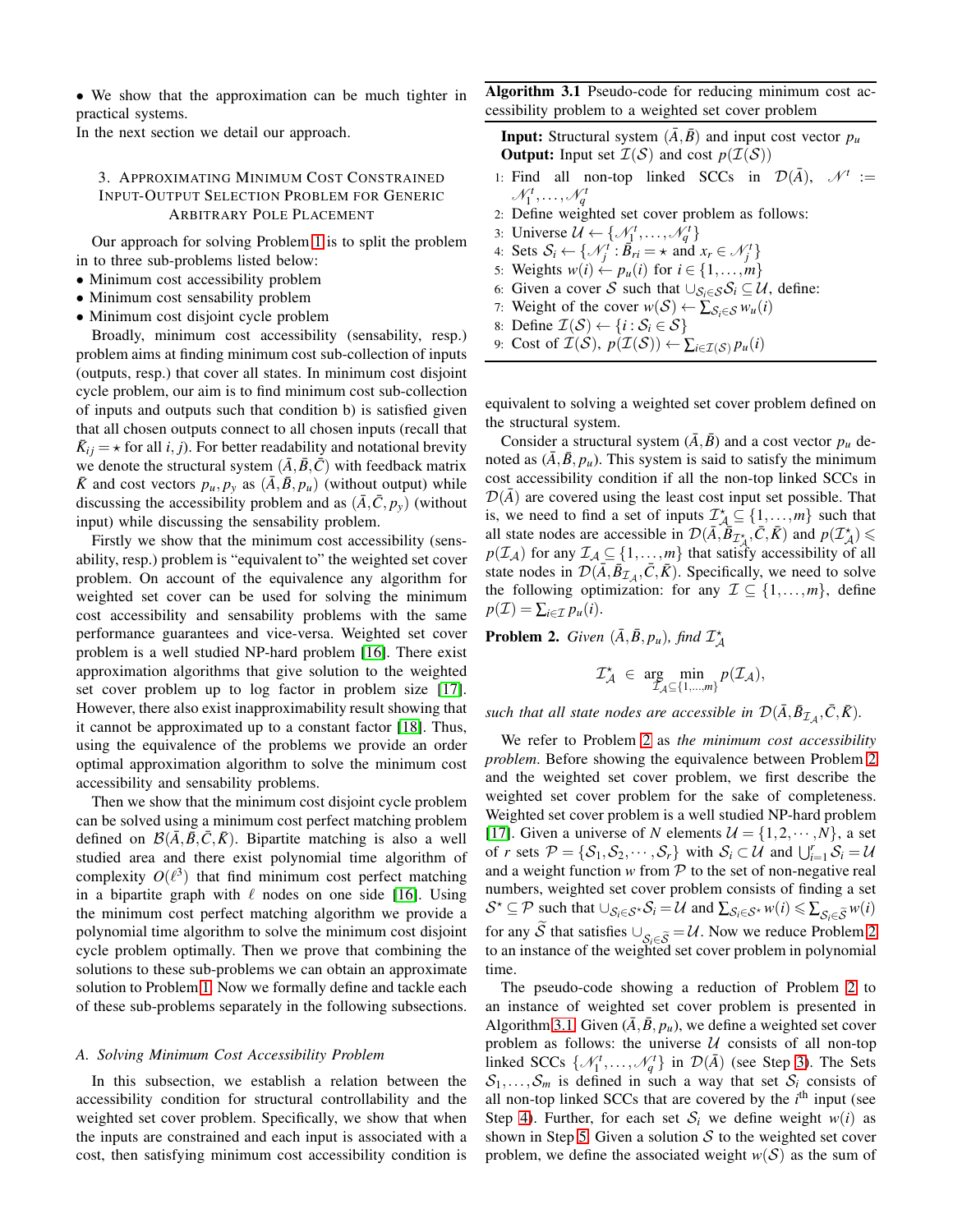the weights of all sets selected under  $S$  (see Step [7\)](#page-3-2). Also, the indices of the sets selected in S is denoted as  $\mathcal{I}(\mathcal{S})$  and its cost is denoted as  $p(\mathcal{I}(\mathcal{S}))$  as shown in Steps [8](#page-3-2) and [9](#page-3-2) respectively. We denote an optimal solution to Problem [2](#page-3-1) as  $\mathcal{I}_{\mathcal{A}}^{\star}$  and its cost as  $p_{\mathcal{A}}^{\star}$ . Also an optimal solution to the weighted set cover problem given in Algorithm [3.1](#page-3-2) is denoted by  $S_A^*$ and its weight is denoted by  $w_A^*$ . Now we prove the following preliminary results.

**Lemma 1.** *Consider any structural system*  $(\overline{A}, \overline{B}, \overline{C})$ *, feedback*  $matrix \bar{K}$  and cost vectors  $p_u, p_y$ . Then, Algorithm [3.1](#page-3-2) reduces *Problem* [2](#page-3-1) *to a weighted set cover problem in*  $O(n^2)$  *time. Moreover, for any cover* S, the set  $\mathcal{I}(S)$  and cost  $p(\mathcal{I}(S))$ *given in Steps [8](#page-3-2) and [9](#page-3-2) respectively can be obtained in O*(*n*) *computations, where n denotes the number of states in the system.*

*Proof.* Given state digraph  $\mathcal{D}(\overline{A}) = \mathcal{D}(V_X, E_X)$  all the nontop linked SCCs can be found in  $O(max(|V_X|, |E_X|))$  computations. Here  $|V_X| = n$  and  $|E_X|$  is atmost  $|V_X|^2$ . Thus the reduction in Algorithm [3.1](#page-3-2) has  $O(n^2)$  computations. Also, given a cover S we can obtain  $\mathcal{I}(\mathcal{S})$  and  $p(\mathcal{I}(\mathcal{S}))$  in linear time and this completes the proof.  $\Box$ 

<span id="page-4-0"></span>**Lemma 2.** *Consider any structural system*  $(\overline{A}, \overline{B}, \overline{C})$ *, feedback*  $matrix$   $\bar{K}$  and cost vectors  $p_u, p_y$  and the corresponding *weighted set cover problem obtained using Algorithm [3.1.](#page-3-2) Let* S *be a feasible solution to the weighted set cover problem and* I(S) *be the index set selected in Step [8.](#page-3-2) Then, all states are accessible in*  $\mathcal{D}(\bar{A}, \bar{B}_{\mathcal{I}(\mathcal{S})}, \bar{C}, \bar{K})$  *and*  $p(\mathcal{I}(\mathcal{S})) = w(\mathcal{S})$ *.* 

*Proof.* Given  $S$  is a feasible solution to the weighted set cover problem. Thus  $\cup_{\mathcal{S}_i \in \mathcal{S}} \mathcal{S}_i = \mathcal{U}$ . Hence,  $\mathcal{I}(\mathcal{S}) = \{i : \mathcal{S}_i \in \mathcal{S}\}\$ covers all the non-top linked SCCs in  $\mathcal{D}(\overline{A})$ . By Corollary [1](#page-2-0) this implies that all states are accessible in  $\mathcal{D}(\bar{A}, \bar{B}_{\mathcal{I}(\mathcal{S})}, \bar{C}, \bar{K})$ . Now steps [5, 7, 8](#page-3-2) and [9](#page-3-2) of Algorithm [3.1](#page-3-2) proves  $p(\mathcal{I}(\mathcal{S})) =$  $w(S)$ . п П

In the following lemma we show that an  $\varepsilon$ -approximation algorithm for the weighted set cover problem can be used to obtain an  $ε$ -approximate solution to Problem [2.](#page-3-1)

<span id="page-4-1"></span>**Lemma 3.** *Consider any structural system*  $(\overline{A}, \overline{B}, \overline{C})$ *, feedback*  $matrix$   $\bar{K}$  and cost vectors  $p_u, p_y$  and the corresponding *weighted set cover problem obtained using Algorithm [3.1.](#page-3-2) Then, for*  $\varepsilon > 1$ *, if* S *is an*  $\varepsilon$ -*optimal solution to the weighted set cover problem, then* I(S) *is an* <sup>ε</sup>*-optimal solution to the minimum cost accessibility problem.*

*Proof.* The proof of this lemma is twofold: (i) we show that an optimal solution  $S^{\star}_{A}$  to the weighted set cover problem gives an optimal solution  $\mathcal{I}_{\mathcal{A}}^*$  to Problem [2,](#page-3-1) and (ii) we show that if  $w(S) \le \varepsilon w_{\mathcal{A}}^*$ , then  $p(\mathcal{I}(\mathcal{S})) \le \varepsilon p_{\mathcal{A}}^*$ .

Given  $S_{\mathcal{A}}^{\star}$  is an optimal solution to the weighted set cover problem with cost  $w_A^*$ . For (i) we show that input set  $\mathcal{I}(\mathcal{S}_A^*)$ selected under  $S_A^*$  is a minimum cost input set that satisfy the accessibility of all states, i.e., all states are accessible in  $\mathcal{D}(\bar{A}, \bar{B}_{\mathcal{I}(\mathcal{S}_{\mathcal{A}}^{*})}, \bar{C}, \bar{K})$  and  $p(\mathcal{I}(\mathcal{S}_{\mathcal{A}}^{*})) = p_{\mathcal{A}}^{*}$ . Since  $\mathcal{S}_{\mathcal{A}}^{*}$  is a solution to the weighted set cover problem, using Lemma [2](#page-4-0) all states are accessible in  $\mathcal{D}(\bar{A}, \bar{B}_{\mathcal{I}(\mathcal{S}_{\mathcal{A}}^*)}, \bar{C}, \bar{K})$ . Thus  $\mathcal{I}(\mathcal{S}_{\mathcal{A}}^*)$  is a feasible solution to Problem [2.](#page-3-1) To prove minimality, we use

a contradiction argument. Let us assume that  $S^{\star}_{A}$  is an optimal solution to the weighted set cover problem but  $\mathcal{I}(\mathcal{S}_{\mathcal{A}}^*) =$  $\{i : S_i \in S_A^* \}$  is not a minimum cost input set that satisfy the accessibility condition. Then there exists  $\mathcal{I}'_{A} \subseteq \{1, ..., m\}$ such that all state nodes are accessible in  $\mathcal{D}(\bar{A}, \bar{B}_{\mathcal{I}'_A}, \bar{C}, \bar{K})$ and  $p(\mathcal{I}_\mathcal{A}^1) < p(\mathcal{I}(\mathcal{S}_\mathcal{A}^*))$ . Note that for  $\mathcal{S}' = \{S_i : i \in \mathcal{I}_\mathcal{A}^1\}$ , ∪ $S_i ∈ S'$  i = U. Using Lemma [2,](#page-4-0)  $w(S') < w_A^*$ . This gives a contradiction to the assumption that  $S^{\star}_{\mathcal{A}}$  is a minimal solution to the weighted set cover problem. This completes the proof of (i). Now (ii) follows from Lemma [2](#page-4-0) and Step [5](#page-3-2) of Algorithm [3.1](#page-3-2) and this completes the proof. □

As an immediate consequence of the above result we can now show that approximation algorithm for minimum cost accessibility problem can be obtained from an approximation algorithm for the weighted set cover problem.

<span id="page-4-2"></span>Theorem 2. *If there exists a polynomial time* <sup>ε</sup>*-optimal algorithm for solving the weighted set cover problem, then there exists a polynomial time* <sup>ε</sup>*-optimal algorithm for solving Problem* [2.](#page-3-1) *Thus, we can find a* log  $\mu_{\text{max}}$ -optimal solution to *Problem* [2,](#page-3-1) where  $\mu_{\text{max}}$  *is the maximum number of non-top linked SCCs covered by a single input.*

*Proof.* From Lemma [3,](#page-4-1) a polynomial time ε-optimal algorithm for solving the weighted set cover problem gives a polynomial time  $\varepsilon$ -optimal algorithm for solving Problem [2.](#page-3-1) Now, using the greedy approximation algorithm for solving the weighted set cover problem given in [\[17,](#page-10-17) pp.234], we can obtain a  $\log \mu_{\text{max}}$ -optimal solution to Problem [2.](#page-3-1) □

Note that through Algorithm [3.1](#page-3-2) we have shown that any instance of Problem [2](#page-3-1) can be reduced in polynomial time to an instance of the weighted set cover problem. Now, we prove constant factor inapproximability of Problem [2.](#page-3-1) That is, there does not exist any polynomial time algorithm that give  $\varepsilon$ -optimal solution to Problem [2](#page-3-1) for any  $\varepsilon > 1$ . To achieve this we give a polynomial time reduction of the weighted set cover problem to an instance of Problem [2](#page-3-1) in Algorithm [3.2.](#page-5-0) Using this, we will show that any polynomial time  $\varepsilon$ -optimal algorithm for solving Problem [2](#page-3-1) can be used to get polynomial time  $\varepsilon$ -optimal algorithm for the weighted set cover problem. Thus, since weighted set cover problem cannot be approximated up to constant factor, Problem [2](#page-3-1) also cannot be approximated up to constant factor.

The pseudo-code showing a reduction of the weighted set cover problem to an instance of Problem [2](#page-3-1) is presented in Algorithm [3.2.](#page-5-0) Given  $U, P$  and *w*, we reduce the weighted set cover problem to an instance of the minimum cost accessibility problem. Here,  $\overline{A}$  is a diagonal  $N \times N$  matrix with all diagonal entries  $\star$ 's (see Step [2\)](#page-5-0). Now,  $\bar{B}$  is defined in such a way that its  $j^{\text{th}}$  column corresponds to the set  $S_j$  (see Step [3\)](#page-5-0) and cost of  $j^{\text{th}}$  input is same as the weight  $w(j)$  of  $S_j$  (see Step [4\)](#page-5-0). Given a solution  $\mathcal I$  to the accessibility problem, we define the associated cost  $p(\mathcal{I})$ , the sets selected  $\mathcal{S}(\mathcal{I})$  and its weight  $w(S(\mathcal{I}))$  as shown in Steps [6,7](#page-5-0) and [8](#page-5-0) respectively. We denote an optimal solution to the set cover problem in Algorithm [3.2](#page-5-0) as  $S^*$  and its weight as  $w^*$ . Now we prove the following preliminary results.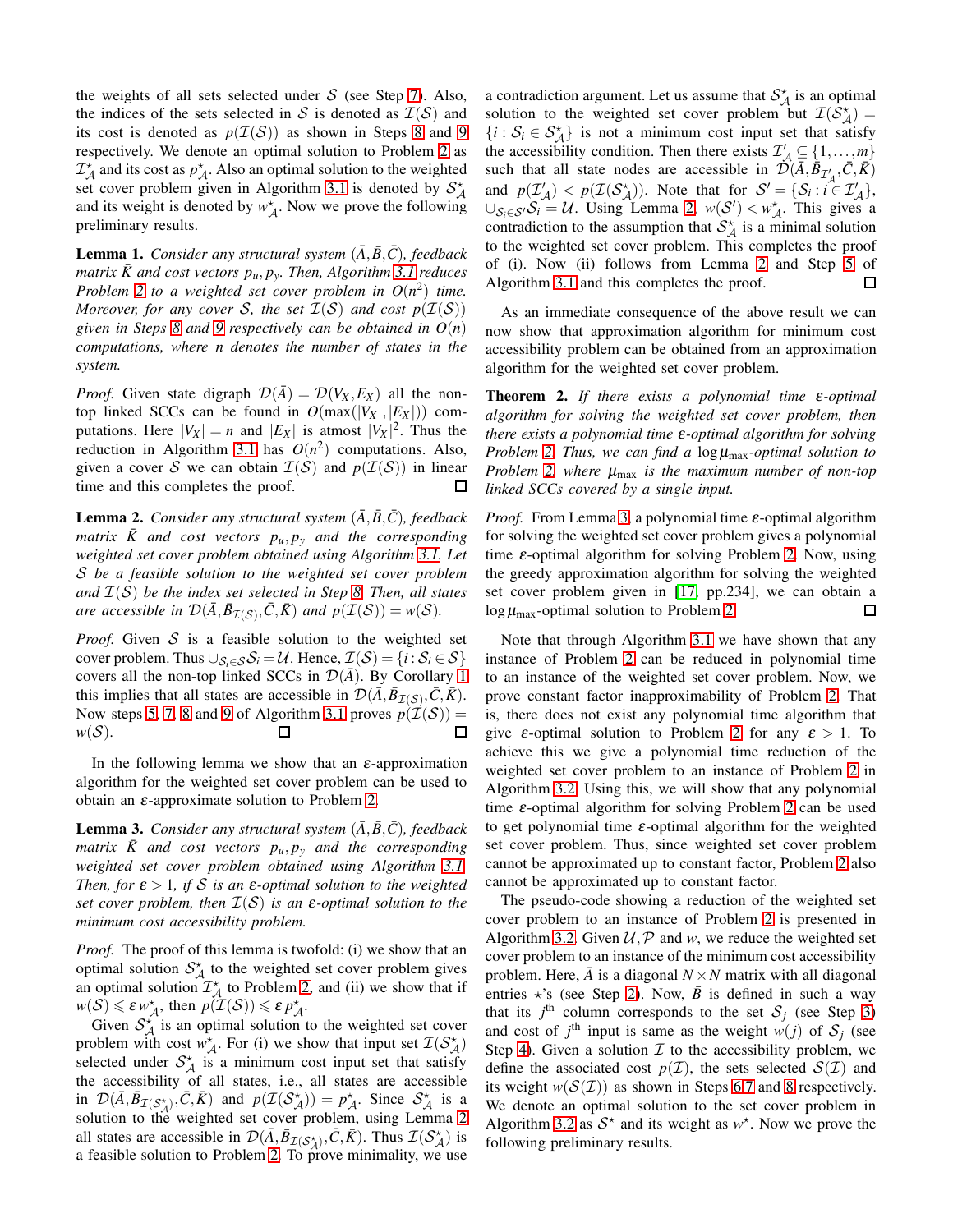<span id="page-5-0"></span>Algorithm 3.2 Pseudo-code for reducing the weighted set cover problem to a minimum cost accessibility problem

**Input:** Weighted set cover problem with universe  $U =$  $\{1,\ldots,N\}$ , sets  $\mathcal{P} = \{\mathcal{S}_1,\ldots,\mathcal{S}_r\}$  and weight function *w* **Output:** Structural system  $(\bar{A}, \bar{B})$  and input cost vector  $p_u$ 

1: Define a minimum cost accessibility problem instance with  $\bar{A} \in \{0, \star\}^{N \times N}$ ,  $\bar{B} \in \{0, \star\}^{N \times r}$  and cost vector  $p_u$  as follows:

2:  $\bar{A}_{ij} \leftarrow$  $\int^b$  \*, for  $i = j$ , 0, otherwise . 3:  $\bar{B}_{ij} \leftarrow$  $\int$  ★, for *i* ∈  $S_j$ , 0, otherwise .

- 4:  $p_u(i)$  ←  $w(i)$ , for  $i \in \{1, ..., r\}$
- 5: Given a set  $\mathcal I$  such that all states are accessible in  $\mathcal{D}(\bar{A}, \bar{B}_{\mathcal{I}}, \bar{C}, \bar{K})$ , define:
- 6: Cost of the set  $p(\mathcal{I}) \leftarrow \sum_{i \in \mathcal{I}} p_u(i)$ ,
- 7: Define  $\mathcal{S}(\mathcal{I}) \leftarrow \{\mathcal{S}_i : i \in \mathcal{I}\},\$
- 8: Weight of  $\mathcal{S}(\mathcal{I}), w(\mathcal{S}(\mathcal{I})) \leftarrow \sum_{\mathcal{S}_i \in \mathcal{S}(\mathcal{I})} w(i)$ .

Lemma 4. *Consider any weighted set cover problem with universe* U, set P and weight w. Let  $|U| = N$ . Then, Algorithm [3.2](#page-5-0) *reduces the weighted set cover problem to Problem [2](#page-3-1) in*  $O(N^2)$ *computations. Moreover, for any set* I*, the cover* S(I) *and weight*  $w(S(T))$  *given in Steps* [7](#page-5-0) *and* [8](#page-5-0) *respectively can be obtained in O*(*N*) *computations.*

*Proof.* Given any weighted set cover problem  $U, \mathcal{P}, w$ , matrices  $\overline{A}$ ,  $\overline{B}$  can be found in  $O(N)$ ,  $O(N^2)$  computations respectively. Also, cost vector  $p_u$  can be found in linear time. Thus the reduction of the set cover problem to an instance of Problem [2](#page-3-1) given in Algorithm [3.2](#page-5-0) has  $O(N^2)$  computations. Also, given a set  $\mathcal I$  we can obtain  $\mathcal S(\mathcal I)$  and  $w(\mathcal S(\mathcal I))$  in linear П time and this completes the proof.

<span id="page-5-1"></span>Lemma 5. *Consider any weighted set cover problem given by* U,P,*w and the corresponding structural system obtained using Algorithm [3.2.](#page-5-0) Let* I *be a feasible solution to Problem [2](#page-3-1)* and  $S(\mathcal{I})$  *consists of the sets selected under*  $\mathcal{I}$ *. Then,*  $S(\mathcal{I})$ *covers*  $U$  *and*  $w(S(\mathcal{I})) = p(\mathcal{I})$ *.* 

*Proof.* Given  $I$  is a feasible solution to Problem [2.](#page-3-1) Thus all states are accessible in  $\mathcal{D}(\bar{A}, \bar{B}_{\mathcal{I}}, \bar{C}, \bar{K})$ . This implies for  $\mathcal{S}(\mathcal{I}) = \{\mathcal{S}_i : i \in \mathcal{I}\}, \cup_{\mathcal{S}_i \in \mathcal{S}(\mathcal{I})} \mathcal{S}_i = \mathcal{U}.$  Thus by Corollary [1](#page-2-0)  $S(\mathcal{I})$  covers U. Now Steps [4, 6, 7](#page-5-0) and [8](#page-5-0) of Algorithm [3.2](#page-5-0) gives  $w(S(\mathcal{I})) = p(\mathcal{I}).$ ப

In the following lemma we show that an  $\varepsilon$ -approximation al-gorithm for Problem [2](#page-3-1) can be used to obtain an  $\varepsilon$ -approximate solution to the weighted set cover problem.

<span id="page-5-2"></span>Lemma 6. *Consider any weighted set cover problem and the corresponding structural system*  $(\bar{A}, \bar{B}, p_u)$  *obtained using Algorithm* [3.2.](#page-5-0) *For*  $\varepsilon > 1$ *, if*  $\mathcal I$  *is an*  $\varepsilon$ *-optimal solution to the minimum cost accessibility problem, then* S(I) *is an* <sup>ε</sup>*-optimal solution to the weighted set cover problem.*

*Proof.* The proof of this lemma is twofold: (i) we show that an optimal solution  $\mathcal{I}_{\mathcal{A}}^{\star}$  to Problem [2](#page-3-1) gives an optimal solution

 $S_A^*$  to the weighted set cover problem, and (ii) we show that, if  $p(\mathcal{I}) \leq \varepsilon p_{\mathcal{A}}^*$ , then  $w(\mathcal{S}(\mathcal{I})) \leq \varepsilon w_{\mathcal{A}}^*$ .

For proving (i) we assume that  $\mathcal{I}_{\mathcal{A}}^{\star}$  is an optimal solution to Problem [2](#page-3-1) and then prove that  $\mathcal{S}(\mathcal{I}_{\mathcal{A}}^{\star})$  is an optimal solution to the weighted set cover problem, i.e,  $\cup_{\mathcal{S}_i \in \mathcal{S}(\mathcal{I}_{\mathcal{A}}^{\star})} = \mathcal{U}$ and  $w(S(\mathcal{I}_{\mathcal{A}}^{\star})) = w_{\mathcal{A}}^{\star}$ . Given  $\mathcal{I}_{\mathcal{A}}^{\star}$  is an optimal solution to Problem [2.](#page-3-1) Thus all states are accessible in  $\mathcal{D}(\bar{A}, \bar{B}_{\mathcal{I}_{\mathcal{A}}^{\star}}, \bar{C}, \bar{K})$ . Hence, by Lemma [5,](#page-5-1)  $S(\mathcal{I}_{\mathcal{A}}^*)$  is a feasible solution to the weighted set cover problem. Now we prove optimality using a contradiction argument. Let  $\mathcal{I}_{\mathcal{A}}^{\star}$  is an optimal solution to Prob-lem [2,](#page-3-1) but  $\mathcal{S}(\mathcal{I}_{\mathcal{A}}^{\star})$  is not an optimal solution to the weighted set cover problem. Then there exists  $\widetilde{S} \subset \{S_1, \ldots, S_r\}$  such that  $\cup_{S_i \in \widetilde{S}} S_i = \mathcal{U}$  and  $w(S) < w(S(\mathcal{I}_{\mathcal{A}}^{\star}))$ . Then  $\mathcal{I} = \{i : S_i \in \widetilde{S}\}$ covers all the non-top linked SCCs in  $\mathcal{D}(\bar{A})$ . Also, from Lemma [2,](#page-4-0)  $p(\mathcal{I}) < p_{\mathcal{A}}^*$ . This gives a contradiction to the assumption that  $\mathcal{I}_{\mathcal{A}}^{\star}$  is a minimum cost input set that satisfies accessibility condition. This completes the proof of (i). Now (ii) follows directly from Lemma [5](#page-5-1) and Step [4](#page-5-0) of Algorithm [3.2.](#page-5-0) This completes the proof.  $\Box$ 

Lemmas [3](#page-4-1) and [6](#page-5-2) prove the equivalence of Problem [2](#page-3-1) and the weighted set cover problem. There are no polynomial algorithms for solving weighted set cover problem unless  $P = NP$ . However, there exist various approximation algorithms that find approximate solution to the weighted set cover problem. Specifically, the greedy approximation algorithm given in [\[17\]](#page-10-17) gives a log*d* approximation, where *d* is the cardinality of the largest set  $S_i$  in  $P$ . In addition to this, we also know strong negative approximability result for the set cover problem. The set cover problem is a special case of weighted set cover problem, where all weights are non-zero and uniform. Thus the inapproximability result of the set cover problem applies to the weighted set cover problem also.

<span id="page-5-3"></span>**Proposition 2.** *[\[19,](#page-10-19) Theorem 4.4] If there is some*  $\varepsilon$  > 0 *such that a polynomial time algorithm can approximate the set cover problem within*  $(1 - \varepsilon) \log L$ , then NP ⊂ *NT IME*(*L* loglog *L* )*, where L denotes the number of items in the universe.*

Using Lemma [6](#page-5-2) and Proposition [2](#page-5-3) we can now show that inapproximability result of the weighted set cover problem implies inapproximability result of Problem [2.](#page-3-1)

Theorem 3. *If there does not exist a polynomial time* <sup>ε</sup>*optimal algorithm for solving the weighted set cover problem, then there does not exist a polynomial time* <sup>ε</sup>*-optimal algorithm for solving Problem [2.](#page-3-1) Moreover, there does not exist a polynomial time algorithm that can approximate Problem [2](#page-3-1) to factor* (1−*o*(1))log*q, where q denotes the number of non-top linked SCCs in*  $\mathcal{D}(\bar{A})$ *.* 

*Proof.* From Lemma [6,](#page-5-2) a polynomial time ε-optimal algorithm for solving Problem [2](#page-3-1) gives a polynomial time  $\varepsilon$ -optimal algorithm for solving the weighted set cover problem. Now, from Proposition [2](#page-5-3) weighted set cover problem cannot be approximated up to factor  $(1 - O(1))\log N$ , where *N* is the cardinality of the universe. The weighted set cover reduction of Problem [2](#page-3-1) has  $|\mathcal{U}| = q$ . Thus Problem 2 cannot be approximated to factor  $(1-o(1))\log q$ . 口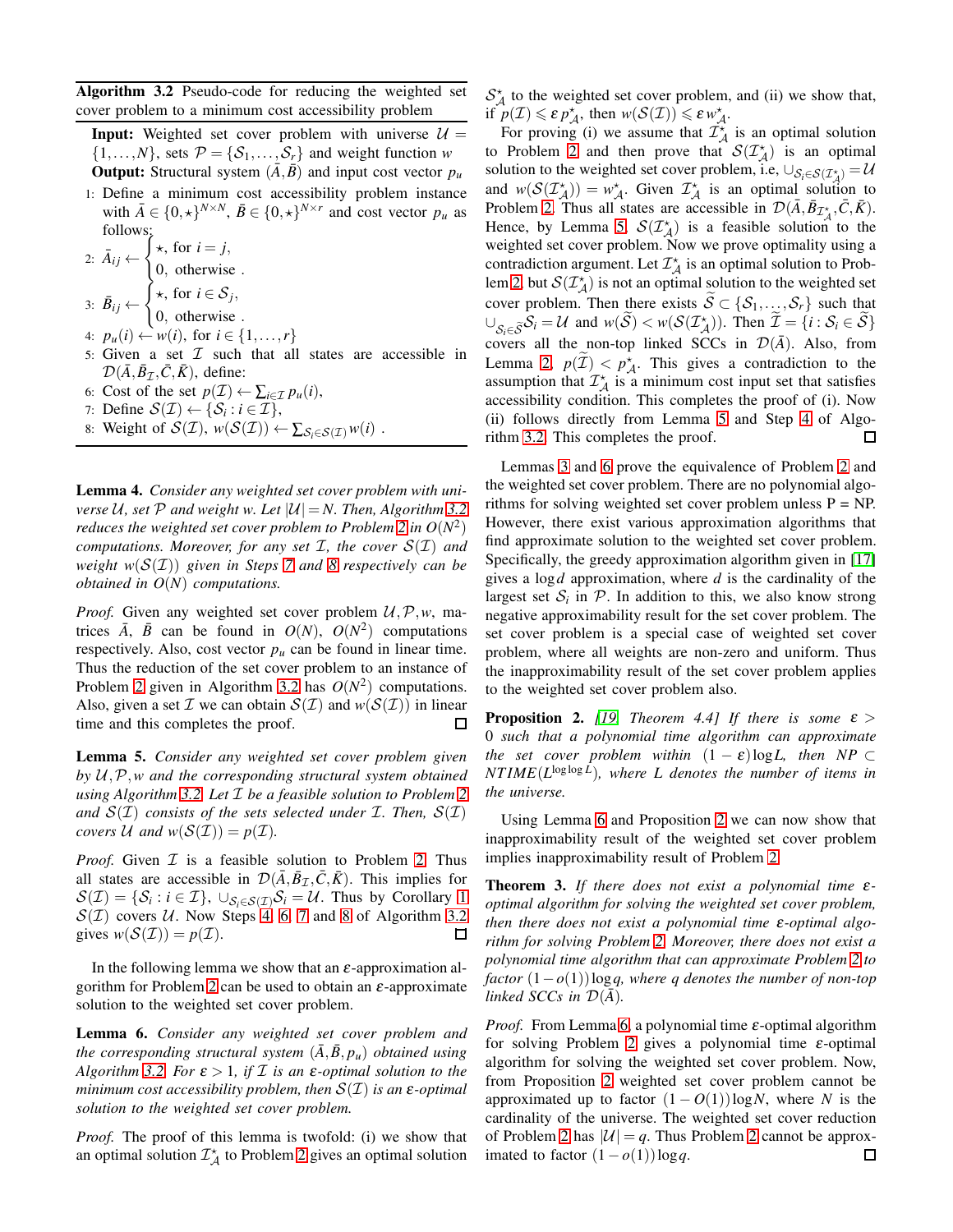This shows the hardness of the problem. The number of non-top linked SCCs is atmost *n*. This happens when each state is decoupled. However, in practical cases the states are not decoupled. The more connected the graph is, the number of non-top linked SCCs are less. In such cases the above result gives a tighter bound. In the following sub-section we discuss briefly about the minimum cost sensability problem.

## *B. Solving Minimum Cost Sensability Problem*

In this section, we establish a relation between the sensability condition for structural observability and a set cover problem. Specifically, we show that when the outputs are constrained and each output is associated with a cost, then satisfying minimum cost sensability condition is equivalent to solving a weighted set cover problem defined on the structural system.

Consider a structural system  $(\overline{A}, \overline{C})$  and a cost vector  $p_y$  denoted as  $(\bar{A}, \bar{C}, p_y)$ . This system is said to satisfy the minimum cost sensability condition if all the non-bottom linked SCCs in  $\mathcal{D}(A)$  are covered by the least cost output set possible. That is, we need to find a set of outputs  $\mathcal{J}_{\mathcal{A}}^{\star} \subseteq \{1, ..., p\}$ such that all state nodes are sensable in  $\tilde{\mathcal{D}}(\bar{A}, \bar{B}, \bar{C}_{\mathcal{J}^*_A}, \bar{K})$ and  $p(\mathcal{J}_\mathcal{A}^+) \leqslant p(\mathcal{J}_\mathcal{A})$  for any  $\mathcal{J}_\mathcal{A} \subseteq \{1, ..., p\}$  that satisfy sensability of all state nodes in  $\mathcal{D}(\bar{A}, \bar{B}, \bar{C}_{\mathcal{J}_{\mathcal{A}}}, \bar{K})$ . We refer to the above problem as *the minimum cost sensability problem*.

However, because of duality between controllability and observability solving minimum cost sensability problem is equivalent to solving minimum cost accessability problem of the structural system  $(\bar{A}^T, \bar{C}^T, p_y)$ . Thus the weighted set cover reformulation of Problem [2](#page-3-1) for  $(\bar{A}^T, \bar{C}^T, p_y)$  solves the minimum cost sensability problem of  $(\bar{A}, \bar{C}, p_y)$ . Hence the following result immediately follows from the analysis done in the previous sub-section.

<span id="page-6-2"></span>Corollary 2. *Consider a structurally observable system*  $(\overline{A}, \overline{C}, p_y)$ . We can find a log  $\eta_{\text{max}}$ -optimal solution to the *minimum cost sensability problem, where*  $η<sub>max</sub>$  *is the maximum number of non-bottom linked SCCs covered by a single output. Also, there does not exist polynomial time algorithm that can approximate minimum cost sensability problem to factor* (1−*o*(1)))log*k, where k is the number of non-bottom linked SCCs in*  $\mathcal{D}(\bar{A})$ *.* 

Now we will find a relation between minimum cost disjoint cycle condition and a bipartite matching problem.

# *C. Solving Minimum Cost Disjoint Cycle Problem*

In this subsection we establish a relation between disjoint cycle condition and perfect matching problem. Specifically, we show that when the inputs and outputs are constrained and each input and output are associated with costs, then satisfying disjoint cycle condition using a minimum cost input-output set is equivalent to solving a minimum cost perfect matching problem on a bipartite graph defined on the structural system.

A structural system  $(\overline{A}, \overline{B}, \overline{C})$  with feedback matrix  $\overline{K}$  and cost vectors  $p_u, p_v$  is said to satisfy the minimum cost disjoint cycle condition if all state vertices are spanned by disjoint <span id="page-6-1"></span>Algorithm 3.3 Pseudo-code for reducing minimum cost disjoint cycle problem to a minimum cost perfect matching problem

**Input:** Structural system  $(\bar{A}, \bar{B}, \bar{C}, \bar{K})$  and cost vectors  $p_u, p_v$ **Output:** Input-output set  $(\mathcal{I}(M_{\mathcal{C}}), \mathcal{J}(M_{\mathcal{C}}))$  and cost  $p(\mathcal{I}(M_{\mathcal{C}}), \mathcal{J}(M_{\mathcal{C}}))$ 

- 1: Construct the bipartite graph  $\mathcal{B}(\bar{A}, \bar{B}, \bar{C}, \bar{K})$
- 2: For  $e \in \mathcal{E}_X \cup \mathcal{E}_U \cup \mathcal{E}_Y \cup \mathcal{E}_K \cup \mathcal{E}_{\mathbb{U}} \cup \mathcal{E}_{\mathbb{Y}}$  define:<br>2. Cest s(s)  $\int p_u(i) + p_y(j)$ , for  $e = (u'_i, y_j)$

3: Cost, 
$$
c(e) \leftarrow \begin{cases} p_u(i) + p_y(j), \text{ for } e = (u'_i, y_j) \in \mathcal{E}_K, \\ 0, \text{ otherwise.} \end{cases}
$$

- 4: Find minimum cost perfect matching of  $\mathcal{B}(\bar{A}, \bar{B}, \bar{C}, \bar{K})$ under cost  $c$ , say  $M_C$
- 5: Cost of  $M_{\mathcal{C}}$ ,  $c(M_{\mathcal{C}}) \leftarrow \sum_{e \in M_{\mathcal{C}}} c(e)$
- 6: Input index set selected under  $M_{\mathcal{C}}$ ,  $\mathcal{I}(M_{\mathcal{C}}) \leftarrow \{i : (x'_j, u_i) \in$  $M_{\mathcal{C}}\}$
- 7: Input cost  $p(\mathcal{I}(M_{\mathcal{C}})) \leftarrow \sum_{i \in \mathcal{I}(M_{\mathcal{C}})} p_u(i)$
- 8: Output index set selected under  $M_{\mathcal{C}}$ ,  $\mathcal{J}(M_{\mathcal{C}}) \leftarrow \{j :$  $(y'_j, x_i) \in M_{\mathcal{C}}\}$
- 9: Output cost  $p(\mathcal{J}(M_{\mathcal{C}})) \leftarrow \sum_{j \in \mathcal{J}(M_{\mathcal{C}})} p_{y}(j)$ .

union of cycles in the system digraph by using the least possible cost input-output set. That is, we need to find an input set  $\mathcal{I}_{\mathcal{C}}^{\star} \subseteq \{1, \ldots, m\}$  and an output set  $\mathcal{J}_{\mathcal{C}}^{\star} \subseteq \{1, \ldots, p\}$  such that all  $x_i$ 's are spanned by disjoint cycles in  $\mathcal{D}(\tilde{A}, \tilde{B}_{\mathcal{I}_C^*}, \tilde{C}_{\tilde{\mathcal{J}}_C^*}, \tilde{K}_{(\mathcal{I}_C^* \times \mathcal{J}_C^*)})$ and  $p(\mathcal{I}_{\mathcal{C}}^{*}) + p(\mathcal{J}_{\mathcal{C}}^{*}) \leq p(\mathcal{I}) + p(\mathcal{J})$  for any  $\mathcal{I} \subseteq \{1, ..., m\}$ and  $\mathcal{J} \subseteq \{1, \ldots, p\}$  that satisfy disjoint cycle condition in  $\mathcal{D}(\bar{A}, \bar{B}_{\mathcal{I}}, \bar{C}_{\mathcal{J}}, \bar{K}_{(\mathcal{I} \times \mathcal{J})})$ . Specifically, we need to solve the following optimization problem.

<span id="page-6-0"></span>**Problem 3.** *Given*  $(\bar{A}, \bar{B}, \bar{C}, \bar{K})$  *and cost vectors*  $p_u$  *and*  $p_y$ *, find*

 $(\mathcal{I}_{\mathcal{C}}^{\star}% (\mathcal{C}_{\mathcal{C}}^{\ast}(\mathcal{C})\mathcal{C}_{\mathcal{C}}^{\ast}(\mathcal{C}))$ 

$$
\mathcal{J}_{\mathcal{C}}^{\star}) \in \underset{\mathcal{J}_{\mathcal{C}} \subseteq \{1,\ldots,m\}}{\arg \min} p(\mathcal{I}_{\mathcal{C}}, \mathcal{J}_{\mathcal{C}}),
$$
  

$$
\mathcal{J}_{\mathcal{C}} \subseteq \{1,\ldots,p\}
$$

*such that all xi's lie in finite disjoint union of cycles in*  $\mathcal{D}(\bar{A}, \bar{B}_{\mathcal{I}_{\mathcal{C}}}, \bar{C}_{\mathcal{J}_{\mathcal{C}}}, \bar{K}_{(\mathcal{I}_{\mathcal{C}}\times\mathcal{J}_{\mathcal{C}})}).$ 

We refer to Problem [3](#page-6-0) as *the minimum cost disjoint cycle problem*. Now we reduce the minimum cost disjoint cycle problem to a minimum cost perfect matching problem.

Pseudo-code for reducing the minimum cost disjoint cycle problem to a minimum cost perfect matching problem is presented in Algorithm [3.3.](#page-6-1) The bipartite graph  $\mathcal{B}(A, B, C, K)$ constructed in [\[5\]](#page-10-5) for a special case is used here to guarantee condition b) in Proposition [1](#page-1-2) for a general case. Given the bipartite graph  $\mathcal{B}(\bar{A}, \bar{B}, \bar{C}, \bar{K})$  and the cost function *c* defined as in Step [3,](#page-6-1) we find a perfect matching  $M_{\mathcal{C}}$ . On obtaining a perfect matching  $M_{\mathcal{C}}$ , we define the associated cost  $c(M_{\mathcal{C}})$ as the sum of the costs of edges that are present in  $M_C$  (see Step [5\)](#page-6-1). The input index set selected under  $M_C$  defined as  $\mathcal{I}(M_{\mathcal{C}})$  is the set of indices of  $u_i$ 's that are connected to some state vertices in  $M_C$  (see Step [6\)](#page-6-1) and its cost is defined as  $p(\mathcal{I}(M_C))$  (see Step [7\)](#page-6-1). Now, the output index set selected under  $M_C$  defined as  $\mathcal{J}(M_C)$  consists of indices of all outputs  $y_j$ 's that are connected to some state vertices in  $M_C$  (see Step [8\)](#page-6-1) and its cost is defined as  $p(\mathcal{J}(M_{\mathcal{C}}))$  (see Step [9\)](#page-6-1).

We denote an optimal solution to the minimum cost perfect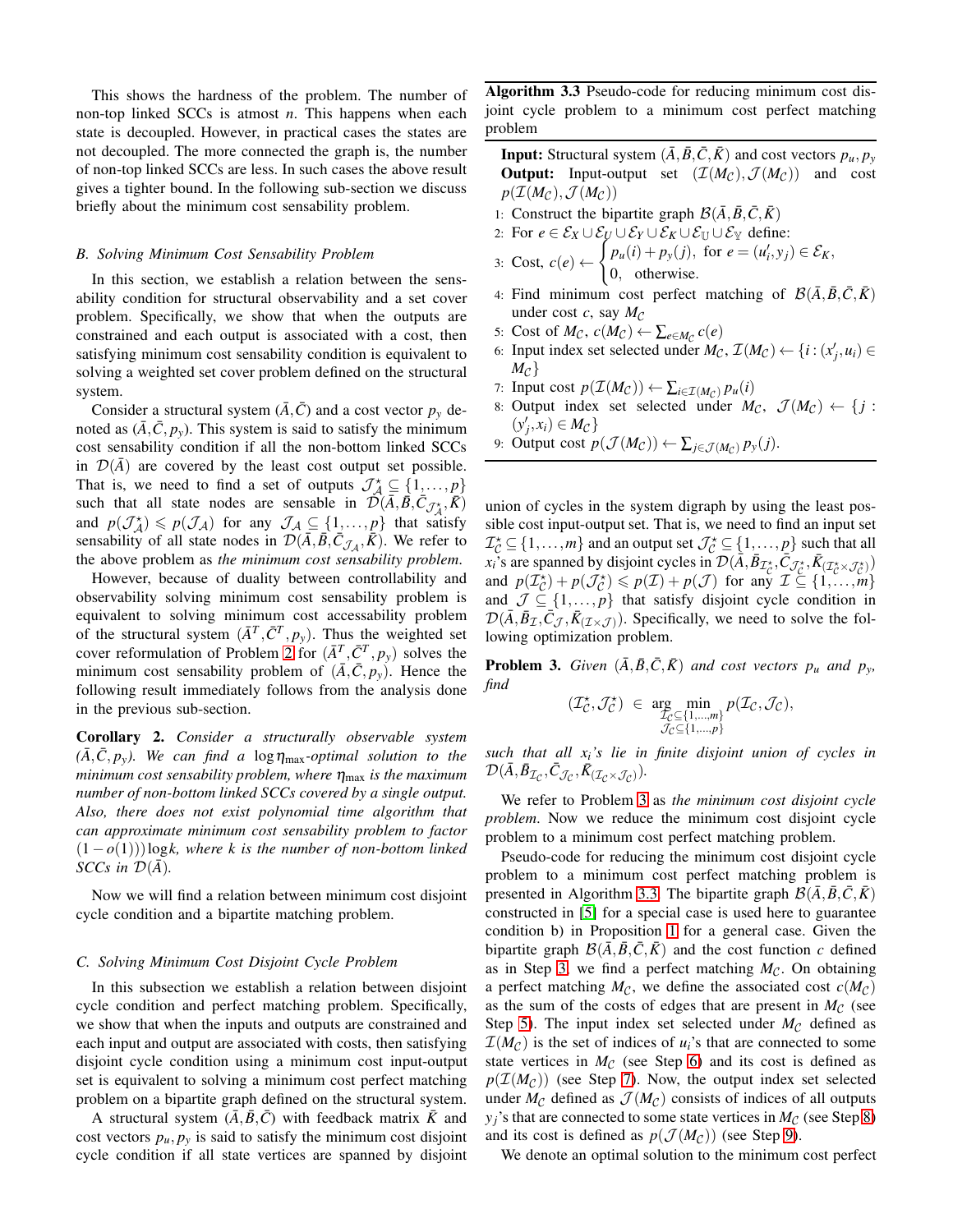matching problem as  $M^*$  and the optimal cost as  $c^*$ . Also, an optimal solution to Problem [3.3](#page-6-1) is denoted as  $(\mathcal{I}_{\mathcal{C}}^{\star}, \mathcal{J}_{\mathcal{C}}^{\star})$  and the optimal input-output cost is denoted as  $(p_{\mathcal{C}u}^* + p_{\mathcal{C}y}^*)$ . We prove the following theorem to give a necessary and sufficient condition for condition b) in Proposition [1](#page-1-2) for the sake of completeness.

<span id="page-7-1"></span>**Theorem 4.** Consider a structural system  $(\bar{A}, \bar{B}, \bar{C})$  with feed*back matrix*  $\bar{K}$ . Then, the bipartite graph  $\mathcal{B}(\bar{A}, \bar{B}, \bar{C}, \bar{K})$  has *a perfect matching if and only if all states are spanned by disjoint union of cycles in*  $\mathcal{D}(\bar{A}, \bar{B}, \bar{C}, \bar{K})$ *.* 

*Proof.* Only-if part: We assume that the bipartite graph  $\mathcal{B}(\bar{A}, \bar{B}, \bar{C}, \bar{K})$  has a perfect matching and prove that all state nodes are spanned by disjoint union of cycles in  $\mathcal{D}(\bar{A}, \bar{B}, \bar{C}, \bar{K})$ . Let *M* be a perfect matching in  $\mathcal{B}(\overline{A}, \overline{B}, \overline{C}, \overline{K})$ . Let  $\mathcal{E}' =$  $\{(u'_i, u_i), (y'_j, y_j)\}\in M$  for  $i \in \{1, ..., m\}$  and  $j \in \{1, ..., p\}.$ Thus edges in  $M \setminus \mathcal{E}'$  correspond to edges in  $\mathcal{D}(\bar{A}, \bar{B}, \bar{C}, \bar{K})$ such that there exist one incoming edge and one outgoing edge corresponding to every vertex in  $\mathcal{D}(\bar{A}, \bar{B}, \bar{C}, \bar{K})$  except nodes  $u_i$ 's and  $y_j$ 's that has edges in  $\mathcal{E}'$ . Since corresponding to edges in  $M \setminus \mathcal{E}'$  every vertex has both in-degree and out-degree one, these edges corresponds to disjoint cycles in  $\mathcal{D}(\bar{A}, \bar{B}, \bar{C}, \bar{K})$ . Note that all state vertices lie in  $M \setminus \mathcal{E}'$ . Hence, all  $x_i$ 's are spanned by disjoint union of cycles. This completes the proof of only-if part.

If part: We assume that there exist disjoint union of cycles that span all state nodes in  $\mathcal{D}(\bar{A}, \bar{B}, \bar{C}, \bar{K})$  and prove that there exists a perfect matching in  $\mathcal{B}(\bar{A}, \bar{B}, \bar{C}, \bar{K})$ . Since the cycles are disjoint, each node in it has one incoming edge and one outgoing edge. Each edge in the cycle corresponds to an edge in the bipartite graph. Vertices in  $\mathcal{D}(\bar{A}, \bar{B}, \bar{C}, \bar{K})$  that are not covered by these cycles will belong to the set of input and output nodes only. For such nodes there exist edges  $(u'_i, u_i)$ for all  $i \in \{1, \ldots, m\}$  and  $(y'_j, y_j)$  for all  $j \in \{1, \ldots, p\}$  in  $\mathcal{B}(\bar{A}, \bar{B}, \bar{C}, \bar{K})$ . These edges along with the cycle edges results in a perfect matching. This completes the proof.  $\Box$ 

<span id="page-7-2"></span>**Lemma 7.** Let  $M_{\mathcal{C}}$  be a perfect matching in  $\mathcal{B}(\bar{A}, \bar{B}, \bar{C}, \bar{K})$ and  $\mathcal{I}(M_{\mathcal{C}}), \mathcal{J}(M_{\mathcal{C}})$  *denote the index set of inputs and index set of outputs selected under M<sub>C</sub> respectively. Then, all*  $x_i$ *'s lie in disjoint cycles in*  $\mathcal{D}(\bar{A}, \bar{B}_{\mathcal{I}(M_{\mathcal{C}})}, \bar{C}_{\mathcal{J}(M_{\mathcal{C}})}, \bar{K}_{(\mathcal{I}(M_{\mathcal{C}}) \times \mathcal{J}(M_{\mathcal{C}}))})$  $and p(\mathcal{I}(M_{\mathcal{C}})) + p(\mathcal{J}(M_{\mathcal{C}})) = p(\mathcal{I}(M_{\mathcal{C}}), \mathcal{J}(M_{\mathcal{C}})) = c(M_{\mathcal{C}}).$ 

*Proof.* Given  $M_{\mathcal{C}}$  is a perfect matching in the bipartite graph  $\mathcal{B}(\overline{A}, \overline{B}, \overline{C}, \overline{K})$  with cost function *c*. Using Theorem [4,](#page-7-1) there exist disjoint cycles that cover all state nodes in  $\mathcal{D}(\bar{A}, \bar{B}_{\mathcal{I}(M_{\mathcal{C}})}, \bar{C}_{\mathcal{J}(M_{\mathcal{C}})}, \bar{K}_{(\mathcal{I}(M_{\mathcal{C}})\times \mathcal{J}(M_{\mathcal{C}})))})$ . Now, Step [3](#page-6-1) and Steps [6](#page-6-1) to [9](#page-6-1) in Algorithm [3.3](#page-6-1) gives  $p(\mathcal{I}(M_{\mathcal{C}})) + p(\mathcal{J}(M_{\mathcal{C}})) =$  $c(M_C)$ .  $\Box$ 

Now we prove that minimum cost perfect matching problem on  $\mathcal{B}(\overline{A}, \overline{B}, \overline{C}, \overline{K})$  with cost *c* can be used to solve the minimum cost disjoint cycle problem.

**Theorem 5.** *Consider a structural system*  $(\bar{A}, \bar{B}, \bar{C})$  *with feedback matrix*  $\bar{K}$  and cost vectors  $p_u, p_y$ . Let  $(\mathcal{I}_{\mathcal{C}}^{\star}, \mathcal{J}_{\mathcal{C}}^{\star})$  be *an optimal solution to Problem [3](#page-6-0) and*  $p(\mathcal{I}_{\mathcal{C}}^{\star}, \mathcal{J}_{\mathcal{C}}^{\star})$  *be the optimal cost of Problem [3.](#page-6-0) Let c*<sup>⋆</sup> *is the optimal cost of the minimum cost perfect matching problem on*  $\mathcal{B}(\overline{A}, \overline{B}, \overline{C}, \overline{K})$ *. Then,*  $c^* = p(\mathcal{I}_{\mathcal{C}}^*, \mathcal{J}_{\mathcal{C}}^*)$ *. Moreover, the input index set and output*  *index set selected under Algorithm [3.3](#page-6-1) provide an optimal solution to Problem [3.](#page-6-0)*

*Proof.* Given  $(\mathcal{I}_{\mathcal{C}}^{\star}, \mathcal{J}_{\mathcal{C}}^{\star})$  is an optimal solution to Problem [3.](#page-6-0) Then, from Theorem [4](#page-7-1) there exists a perfect matching in  $\mathcal{B}(\bar{A}, \bar{B}_{\mathcal{I}_{C}^*}, \bar{C}_{\mathcal{J}_{C}^*}, \bar{K}_{(\mathcal{I}_{C}^*\times \mathcal{J}_{C}^*)})$ . Let *M* be an optimum matching in  $\mathcal{B}(\overline{A}, \overline{B}_{\mathcal{I}_{\mathcal{C}}}^*, \overline{C}_{\mathcal{J}_{\mathcal{C}}}^*, \overline{K}_{(\mathcal{I}_{\mathcal{C}}^* \times \mathcal{J}_{\mathcal{C}}^*)}$ . Then,  $c(M) \leq p(\mathcal{I}_{\mathcal{C}}^*, \mathcal{J}_{\mathcal{C}}^*)$ . Note that  $\widetilde{M} = M \cup \{ (u'_i, u_i) : i \notin \mathcal{I}_C^{\star} \} \cup \{ (y'_j, y_j) : j \notin \mathcal{J}_C^{\star} \}$  is an optimum matching in  $\mathcal{B}(\bar{A}, \bar{B}, \bar{C}, \bar{K})$ . Also  $c(\tilde{M}) = c(M)$ . Thus  $c(\widetilde{M}) = c^* \leqslant p(\mathcal{I}_{\mathcal{C}}^*, \mathcal{J}_{\mathcal{C}}^*).$ 

Now let  $M^*$  is an optimal solution to the minimum cost perfect matching problem in  $\mathcal{B}(\bar{A}, \bar{B}, \bar{C}, \bar{K})$ . Then  $c(M^*) = c^*$ . By Theorem [4](#page-7-1) there exists disjoint cycles whose union span all  $x_i$ 's in  $\mathcal{D}(\bar{A}, \bar{B}_{\mathcal{I}(M^*)}, \bar{C}_{\mathcal{J}(M^*)}, \bar{K}_{(\mathcal{I}(M^*) \times \mathcal{J}(M^*))})$ . Let the inputoutput set used in these cycles are  $(\mathcal{I}, \mathcal{J})$ . Now  $p(\mathcal{I}, \mathcal{J}) \leq c^*$ . Also,  $p(\mathcal{I}_{\mathcal{C}}^{\star},\mathcal{J}_{\mathcal{C}}^{\star}) \leqslant p(\mathcal{I},\mathcal{J})$ . Thus  $p(\mathcal{I}_{\mathcal{C}}^{\star},\mathcal{J}_{\mathcal{C}}^{\star}) \leqslant c^{\star}$ . Combining both, we get  $p(\mathcal{I}_{\mathcal{C}}^*, \mathcal{J}_{\mathcal{C}}^*) = c^*$ .

Now we assume that  $M^*$  is an optimal solution to the minimum cost perfect matching problem with cost  $c^*$  and then show that input-output set  $(\mathcal{I}(M^{\star}), \mathcal{J}(M^{\star}))$  selected under  $M^{\star}$ is an optimal solution to Problem [3,](#page-6-0) i.e., all  $x_i$ 's lie in disjoint union of cycles in  $\mathcal{D}(\bar{A}, \bar{B}_{\mathcal{I}(M^*)}, \bar{C}_{\mathcal{J}(M^*)}, \bar{K}_{(\mathcal{I}(M^*)\times \mathcal{J}(M^*))})$  and  $p(\mathcal{I}(M^{\star}), \mathcal{J}(M^{\star})) = p(\mathcal{I}_{\mathcal{C}}^{\star}, \mathcal{J}_{\mathcal{C}}^{\star}).$ 

Since  $M^*$  is a solution to the minimum cost perfect matching problem, by Lemma [7](#page-7-2) there are disjoint cycles in  $\mathcal{D}(\bar{A}, \bar{B}_{\mathcal{I}(M^*)}, \bar{C}_{\mathcal{J}(M^*)}, \bar{K}_{(\mathcal{I}(M^*)}, \mathcal{J}(M^*))$  such that all state nodes lie in their union. Thus  $(\mathcal{I}(\hat{M}^{\star}), \mathcal{J}(M^{\star}))$  is a feasible solution to Problem [3.](#page-6-0) To prove minimality we use a contradiction argument. Let us assume that  $M^*$  is an optimal matching but  $(\mathcal{I}(M^{\star}), \mathcal{J}(M^{\star}))$  is not an optimal solution to Problem [3.](#page-6-0) Then there exists  $\mathcal{I}'_{\mathcal{C}} \subset \{1, \ldots, m\}$  and  $\mathcal{I}'_{\mathcal{C}} \subset \{1, \ldots, p\}$  that satisfy the disjoint cycle condition in  $\mathcal{D}(\bar{A}, \bar{B}_{\mathcal{I}'_c}, \bar{C}_{\mathcal{J}'_c}, \bar{K}_{(\mathcal{I}'_c \times \mathcal{J}'_c)})$ and  $p(\mathcal{I}'_{\mathcal{C}},\mathcal{J}'_{\mathcal{C}}) < p(\mathcal{I}(M^*),\mathcal{J}(M^*))$ . Then by Theorem [4](#page-7-1) there exists a perfect matching *M'* such that  $\mathcal{I}(M') = \mathcal{I}'_C$  and  $\mathcal{J}(M') = \mathcal{J}'_c$ . Using Lemma [7,](#page-7-2)  $c(M') < c^*$ . This gives a contradiction to the assumption that  $M^*$  is an optimal matching. This completes the proof. □

Hence, an optimal solution  $M^*$  to the minimum cost perfect matching problem gives a minimum cost input-output set  $(\mathcal{I}_{\mathcal{C}}^{\star},\mathcal{J}_{\mathcal{C}}^{\star})$  that satisfies the disjoint cycle condition. There exist efficient polynomial time algorithms to solve the minimum cost perfect matching problem [\[16\]](#page-10-16). Thus using these algorithms we can solve Problem [3](#page-6-0) optimally in polynomial time. In the next section we give an approximation algorithm to solve Problem [1.](#page-0-1)

# <span id="page-7-0"></span>4. APPROXIMATING CONSTRAINED INPUT-OUTPUT SELECTION FOR GENERIC ARBITRARY POLE PLACEMENT

In this section we give a polynomial time approximation algorithm for solving Problem [1.](#page-0-1) We propose a three stage algorithm for solving Problem [1.](#page-0-1) The pseudo-code for the proposed algorithm is given in Algorithm [4.1.](#page-8-0) In the first stage of Algorithm [4.1](#page-8-0) we solve a weighted set cover problem defined on the structural system  $(A, B, p_u)$  using a greedy approximation algorithm given in [\[17\]](#page-10-17) to obtain an approximate solution to the minimum cost accessibility problem. We define the input index set selected under its solution as  $\hat{\mathcal{I}}^{\star}_{\mathcal{A}}$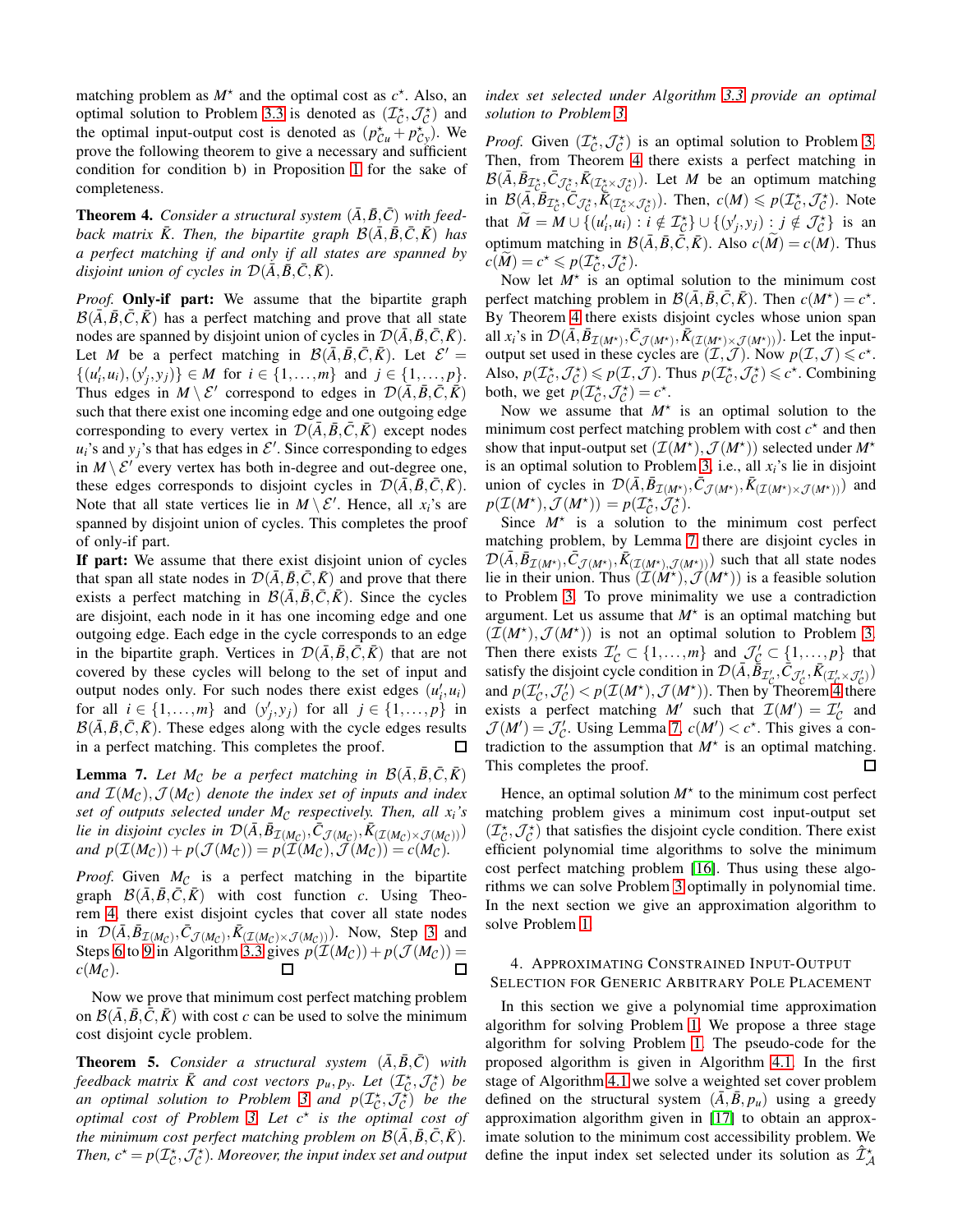<span id="page-8-0"></span>Algorithm 4.1 Pseudo-code for solving minimum cost accessibility, sensability and disjoint cycle problems

**Input:** Structural system  $(\overline{A}, \overline{B}, \overline{C})$ , feedback matrix  $\overline{K}$ , input cost vector  $p_u$ , output cost vector  $p_v$ **Output:** Input set  $\mathcal{I}_a$  and output set  $\mathcal{J}_a$ 

- 1: Find approximate solution to the minimum cost accessibility problem on  $(\bar{A}, \bar{B}, p_u)$ , say  $\hat{\mathcal{I}}^*_{\mathcal{A}}$
- 2: Find approximate solution to the minimum cost sensability problem on  $(\bar{A}, \bar{C}, p_y)$ , say  $\hat{\mathcal{J}}^*_{\mathcal{A}}$
- 3: Find optimal solution to the minimum cost disjoint cycle problem on  $\mathcal{B}(\bar{A}, \bar{B}, \bar{C}, \bar{K})$  under cost function *c*, say  $(\mathcal{I}_{\mathcal{C}}^{\star},\mathcal{J}_{\mathcal{C}}^{\star})$

4: 
$$
\mathcal{I}_a \leftarrow \tilde{\mathcal{I}}_{\mathcal{A}}^{\star} \cup \mathcal{I}_{\mathcal{C}}^{\star}
$$

5: 
$$
\mathcal{J}_a \leftarrow \check{\mathcal{J}}^{\star}_{\mathcal{A}} \cup \check{\mathcal{J}}^{\star}_{\mathcal{C}}
$$

(see Step [1\)](#page-8-0). Subsequently, in stage two we solve a weighted set cover problem defined on the structural system  $(\bar{A}, \bar{C}, p_y)$ to approximate the minimum cost sensability problem. We define the output index set selected under its solution as  $\hat{\mathcal{J}}_{\mathcal{A}}^*$ (see Step [2\)](#page-8-0). In the third stage of the algorithm a minimum cost perfect matching problem is solved on  $\mathcal{B}(\overline{A}, \overline{B}, \overline{C}, \overline{K})$  with cost function *c*. We define the input-output index set selected under solution to this problem as  $(\mathcal{I}_c^*, \mathcal{J}_c^*)$  (see Step [3\)](#page-8-0). In one of our main result we prove that  $(\hat{\mathcal{I}}_{\mathcal{A}}^{\star} \cup \mathcal{I}_{\mathcal{C}}^{\star}, \hat{\mathcal{J}}_{\mathcal{A}}^{\star} \cup \mathcal{J}_{\mathcal{C}}^{\star})$  is an approximate solution to Problem [1.](#page-0-1) Firstly, we prove the following preliminary result.

<span id="page-8-1"></span>**Lemma 8.** Let  $\mathcal{D}(\bar{A})$  denote the state digraph of a structural *system. Then, either one of the following happens:*

• an SCC in  $\mathcal{D}(\overline{A})$  is both non-top linked and non-bottom *linked,*

• an SCC in  $\mathcal{D}(\overline{A})$  lies in a path starting at some non-top *linked SCC and ending at some non-bottom linked SCC.*

*Proof.* Consider the Directed Acyclic Graph (DAG) whose vertices are the SCCs in  $\mathcal{D}(\overline{A})$  and an edge exists between two nodes if and only if there exists an edge connecting two states in those respective SCCs in  $\mathcal{D}(\bar{A})$ . The nodes in the DAG are of two types: (i) isolated, and (ii) has an incoming and/or outgoing edge. In case (i) the corresponding SCC is both non-top linked and non-bottom linked. In case (ii) it has either an incoming edge or an outgoing edge or both. Thus those SCCs lie in some path from some non-top linked SCC to some non-bottom linked SCC since the DAG is acyclic. This completes the proof. □

Now we prove our main result.

*Proof of Theorem [1](#page-0-2)*: Given  $(\mathcal{I}_a, \mathcal{J}_a)$  is an output of Algo-rithm [4.1.](#page-8-0) Hence, all states are accessible in  $\mathcal{D}(\bar{A}, \bar{B}_{\mathcal{I}_a}, \bar{C}, \bar{K})$ and states are sensable in  $\mathcal{D}(\bar{A}, \bar{B}, \bar{C}_{\mathcal{J}_a}, \bar{K})$ . Thus, in  $\mathcal{D}(\bar{A}, \bar{B}_{\mathcal{I}_a}, \bar{C}_{\mathcal{J}_a}, \bar{K}_{(\mathcal{I}_a \times \mathcal{J}_a)})$  all states are both accessible and sensable. Consider an arbitrary state *x* which belongs to some SCC  $\mathcal N$ . By Lemma [8,](#page-8-1)  $\mathcal N$  lies on some path from a nontop linked SCC, say  $\mathcal{N}^t$ , to a non-bottom linked SCC, say  $\mathcal{N}^b$ , in the SCC DAG. Since  $U = \{u_i : i \in \mathcal{I}_a\}$  are enough for accessibility, there exists  $u \in U$  such that *u* covers  $\mathcal{N}^t$ . Similarly, since  $Y = \{y_j : j \in \mathcal{J}_a\}$  are enough for sensabil-

ity there exists  $y \in Y$  such that *y* covers  $\mathcal{N}^b$ . Since  $\overline{K}$  is complete  $(y, u)$  belong to  $\mathcal{D}(\bar{A}, \bar{B}_{\mathcal{I}_a}, \bar{C}_{\mathcal{J}_a}, \bar{K}_{(\mathcal{I}_a \times \mathcal{J}_a)})$ . Thus in this digraph all states in all the SCCs of  $\mathcal{D}(\bar{A})$  that lie in the path from  $\mathcal{N}^t$  to  $\mathcal{N}^b$  now belong to a single SCC in  $\mathcal{D}(\bar{A}, \bar{B}_{\mathcal{I}_a}, \bar{C}_{\mathcal{J}_a}, \bar{K}_{(\mathcal{I}_a \times \mathcal{J}_a)})$  which has edge  $(y, u)$ . Thus *x* belongs to an SCC in  $\mathcal{D}(\overline{A}, \overline{B}_{\mathcal{I}_a}^{\bullet}, \overline{C}_{\mathcal{J}_a}, \overline{K}_{(\mathcal{I}_a \times \mathcal{J}_a)})$  with a  $(y, u)$  edge. Since *x* is arbitrary condition a) in Proposition [1](#page-1-2) follows. Since  $(\mathcal{I}_a, \mathcal{J}_a)$  is an output of Algorithm [4.1,](#page-8-0) by Theorem [4](#page-7-1) there exists disjoint cycles that cover all state nodes using inputs whose indices are in  $\mathcal{I}_a$  and outputs whose indices are in  $\mathcal{I}_a$ . Thus  $(\mathcal{I}_a, \mathcal{J}_a)$  satisfies condition b) in Proposition [1.](#page-1-2) Thus  $(\mathcal{I}_a, \mathcal{J}_a) \in \mathcal{K}$ . This completes the proof of i).

Let  $\mathcal{I}_{\mathcal{A}}^{\star}$  and  $\mathcal{J}_{\mathcal{A}}^{\star}$  are optimal solutions to the minimum cost accessibility problem and minimum cost sensability problem respectively. Given  $(\mathcal{I}_a, \mathcal{J}_a)$  is an output of Algorithm [4.1.](#page-8-0) Let  $\mathcal{I}_a = \hat{\mathcal{I}}^{\star}_{\mathcal{A}} \cup \mathcal{I}^{\star}_{\mathcal{C}}$ , where  $\hat{\mathcal{I}}^{\star}_{\mathcal{A}}$  is an  $\varepsilon_1$ -optimal solution to the minimum cost accessibility problem and  $\mathcal{I}_{\mathcal{C}}^{\star}$  is a minimum cost set that satisfy the disjoint cycle condition. Similarly,  $\mathcal{J}_a$  =  $\hat{J}_{\mathcal{A}}^{\star} \cup \mathcal{J}_{\mathcal{C}}^{\star}$ , where  $\hat{J}_{\mathcal{A}}^{\star}$  is an  $\varepsilon_2$ -optimal solution to the minimum cost sensability problem and  $\mathcal{J}_{\mathcal{C}}^{\star}$  is a minimum cost set that satisfy the disjoint cycle condition. Now by Theorem [2,](#page-4-2)  $\varepsilon_1 \leq$  $\log \mu_{\text{max}}$  and by Corollary [2,](#page-6-2)  $\varepsilon_2 \leq \log \eta_{\text{max}}$ . Since  $(\mathcal{I}^\star, \mathcal{J}^\star)$  is an optimal solution to Problem [1](#page-0-1) its cost is atleast the cost of satisfying the two conditions in Proposition [1](#page-1-2) separately. This give Equations [\(2\)](#page-8-2) and [\(3\)](#page-8-2).

<span id="page-8-2"></span>
$$
p(\mathcal{I}^\star, \mathcal{J}^\star) \geqslant p(\mathcal{I}_\mathcal{A}^\star) + p(\mathcal{J}_\mathcal{A}^\star), \tag{2}
$$

$$
p(\mathcal{I}^*, \mathcal{J}^*) \geqslant p(\mathcal{I}_{\mathcal{C}}^*, \mathcal{J}_{\mathcal{C}}^*)
$$
\n<sup>(3)</sup>

$$
2p(\mathcal{I}^*, \mathcal{J}^*) \geqslant p(\mathcal{I}_{\mathcal{A}}^*) + p(\mathcal{J}_{\mathcal{A}}^*) + p(\mathcal{I}_{\mathcal{C}}^*) + p(\mathcal{J}_{\mathcal{C}}^*),
$$
  
\n
$$
p(\hat{\mathcal{I}}_{\mathcal{A}}^*) + p(\hat{\mathcal{J}}_{\mathcal{A}}^*) \leqslant \log n (p(\mathcal{I}_{\mathcal{A}}^*) + p(\mathcal{J}_{\mathcal{A}}^*)), \qquad (4)
$$
  
\n
$$
p(\mathcal{I}^*, \mathcal{J}^*) \geqslant \frac{p(\hat{\mathcal{I}}_{\mathcal{A}}^*) + p(\hat{\mathcal{J}}_{\mathcal{A}}^*)}{2(\log n)} + \frac{p(\mathcal{I}_{\mathcal{C}}^*, \mathcal{J}_{\mathcal{C}}^*)}{2},
$$
  
\n
$$
\geqslant \frac{p(\hat{\mathcal{I}}_{\mathcal{A}}^*, \hat{\mathcal{J}}_{\mathcal{A}}^*) + p(\mathcal{I}_{\mathcal{C}}^*, \mathcal{J}_{\mathcal{C}}^*)}{2(\log n)}, \qquad (5)
$$
  
\n
$$
= \frac{p(\mathcal{I}_{\mathcal{A}}, \mathcal{J}_{\mathcal{A}})}{2}.
$$

$$
\frac{P(\square A, \square A)}{2(\log n)}.
$$

Equation [\(4\)](#page-8-2) holds as  $\hat{\mathcal{I}}^{\star}_{\mathcal{A}}$  and  $\hat{\mathcal{J}}^{\star}_{\mathcal{A}}$  are approximate solutions to the minimum cost accessibility problem and the minimum cost sensability problem respectively, obtained using greedy approximation of their weighted set cover formulations. Equa-tion [\(6\)](#page-8-2) holds as  $2\log n \geq 1$ . This proves (ii).

From Proposition [2](#page-5-3) we know that the weighted set cover problem cannot be approximated to factor  $(1 - o(1))\log N$ , where  $N$  is the cardinality of the universe. Hence, there does not exist any polynomial algorithm that has approximation ratio  $(1 - o(1))\log(\max(q, k))$  for Problem [1.](#page-0-1) Note that  $\max(q, k) \leq n$ . Thus there does not exist any polynomial algorithm that has approximation ratio  $(1 - o(1))\log n$  for solving Problem [1.](#page-0-1) Thus the proposed algorithm is order optimal approximation algorithm for Problem [1.](#page-0-1)  $\Box$ 

In the following theorem we give the complexity of the proposed approximation algorithm.

Theorem 6. *Algorithm [4.1](#page-8-0) which takes as input a structural*  $s$ ystem  $(\bar{A}, \bar{B}, \bar{C})$  with complete feedback matrix  $\bar{K}$  and cost cost *vectors pu*, *p<sup>y</sup> and gives as output an approximate solution*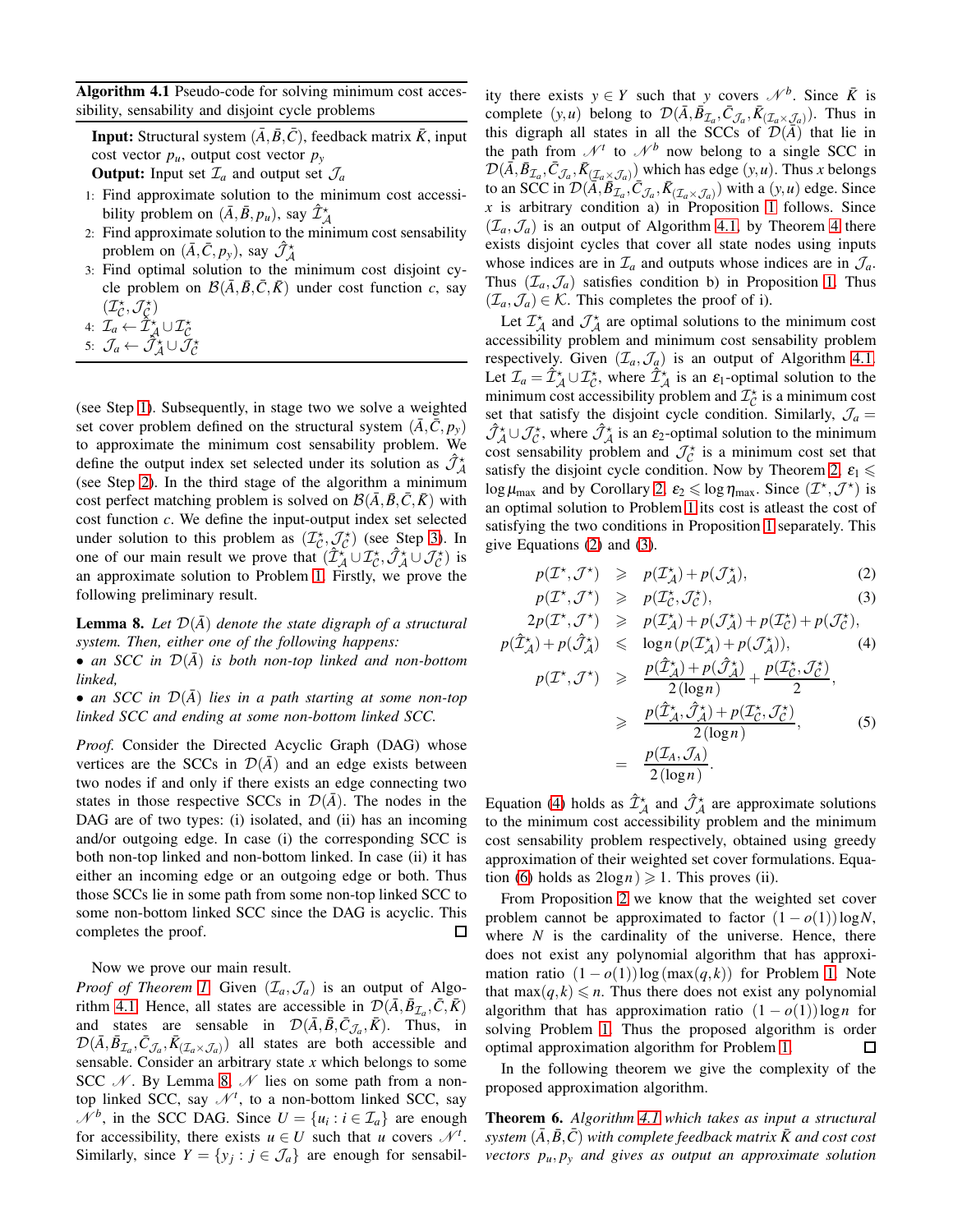# $(\mathcal{I}_a, \mathcal{J}_a)$  to Problem [1](#page-0-1) has complexity  $O(n^3)$ , where n denotes *the number of states in the system.*

*Proof.* Given state digraph  $\mathcal{D}(\bar{A}) = \mathcal{D}(V_X, E_X)$  all the nontop linked SCCs can be found in  $O(max(|V_X|, |E_X|))$  computations. Here  $|V_X| = n$  and  $|E_X|$  is atmost  $|V_X|^2$ . Thus set cover problems can be formulated in  $O(n^2)$  computations. The greedy selection scheme for finding the approximate solution to the set cover problem has  $O(n)$  complexity [\[17\]](#page-10-17). The minimum cost bipartite matching can be solved in  $O(n^3)$ computations. Thus Algorithm [4.1](#page-8-0) has  $O(n^3)$  complexity.

<span id="page-9-0"></span>In the next section we discuss few special class of systems in the context of Problem [1.](#page-0-1)

# 5. SPECIAL CASES

In this section we consider few special cases. Using the approximation algorithm given in Section [4](#page-7-0) we obtain the approximation results for these cases. In the following subsections we explain each of these cases briefly.

## *A. Irreducible Systems*

In this sub-section we consider systems whose digraph  $\mathcal{D}(\overline{A})$  is irreducible, that is  $\mathcal{D}(\overline{A})$  is a single SCC. Note that for this class of systems Problem [1](#page-0-1) is not NP-hard [\[5\]](#page-10-5). Pequito.et al addressed Problem [1](#page-0-1) along with costs for feedback edges in [\[5\]](#page-10-5) and obtained a polynomial time optimal algorithm. In the following result we prove that the polynomial time algorithm given in this paper also gives an optimal solution to Problem [1.](#page-0-1)

**Theorem 7.** Consider a structural system  $(\bar{A}, \bar{B}, \bar{C})$ *, complete feedback matrix*  $\bar{K}$  *and cost vectors*  $p_u, p_y$ *. Let*  $\mathcal{D}(\bar{A})$  *is irreducible. Then Algorithm [4.1](#page-8-0) returns an optimal solution to Problem [1.](#page-0-1)*

*Proof.* Given  $\mathcal{D}(\bar{A})$  is irreducible and  $\bar{K}$  is complete. Thus condition a) is satisfied by any  $(y_j, u_i)$  edge. Hence Algorithm [4.1](#page-8-0) solves only the minimum cost perfect matching problem for satisfying condition b) optimally. Without loss of generality, let  $u_i$  be an input and  $y_i$  be an output obtained in the solution, i.e,  $i \in \mathcal{I}_a$  and  $j \in \mathcal{I}_a$ . Then edge  $(y_j, u_i)$ satisfies both conditions in Proposition [1.](#page-1-2) In case if  $\mathcal{B}(\bar{A})$ has a perfect matching, then connecting the minimum cost input to the minimum cost output satisfies both the conditions in Proposition [1.](#page-1-2) Thus  $p(\mathcal{I}_a, \mathcal{J}_a) = p^*$ . Hence, Algorithm [4.1](#page-8-0) gives an optimal solution to Problem [1.](#page-0-1)  $\Box$ 

#### *B.* Systems with Perfect matching in  $\mathcal{B}(A)$

In this sub-section we consider systems whose bipartite graph  $\mathcal{B}(A)$  has a perfect matching. In this case condition b) in Proposition [1](#page-1-2) is satisfied without using any input or output. Thus condition a) alone has to be considered. That is, only minimum cost accessibility and minimum cost sensability problems need to be solved. We have the following result for these class of systems.

**Theorem 8.** *Consider a structural system*  $(\overline{A}, \overline{B}, \overline{C})$ *, complete feedback matrix*  $\bar{K}$  and cost vectors  $p_u, p_y$ . Let  $\mathcal{B}(\bar{A})$  has a *perfect matching. Then, Algorithm [4.1](#page-8-0) gives a*  $2(\text{log}\mu_{\text{max}} +$  logηmax)*-optimal solution to Problem [1,](#page-0-1) where* <sup>µ</sup>max *denotes the maximum number of non-top linked SCCs covered by a single input and* <sup>η</sup>max *denotes the maximum number of nonbottom linked SCCs covered by a single output.*

*Proof.* Given  $\mathcal{B}(\bar{A})$  has a perfect matching. Thus condition b) is satisfied. Thus we need to solve only the minimum cost accessibility problem and the minimum cost sensability problem. Now following the similar lines given in the proof of Theorem [1,](#page-0-2) we get  $p(\mathcal{I}_a, \mathcal{J}_a) \leq 2(\log \mu_{\max} + \log \eta_{\max})p^*$ . Hence, Algorithm [4.1](#page-8-0) gives a  $2(log\mu_{max} + log\eta_{max})$ -optimal solution to Problem [1.](#page-0-1)  $\Box$ 

## *C. Systems with a Single non-top/non-bottom linked SCC*

In this sub-section we consider systems that has a single non-top linked SCC or a single non-bottom linked SCC. For this class of systems we have the following result.

**Theorem 9.** *Consider a structural system*  $(\overline{A}, \overline{B}, \overline{C})$ *, complete feedback matrix*  $\bar{K}$  *and cost vectors*  $p_u, p_y$ *. Let*  $\mathcal{D}(\bar{A})$  has *a single non-top linked SCC. Then, Algorithm [4.1](#page-8-0) gives*  $a \frac{3(\log \eta_{\max})}{2}$ -optimal solution to Problem [1,](#page-0-1) where  $\eta_{\max}$ *denotes the maximum number of non-bottom linked SCCs covered by a single output.*

*Proof.* Given  $\mathcal{D}(\overline{A})$  has a single non-top linked SCC. Thus  $\mu_{\text{max}} = 1$ . Thus  $p(\mathcal{I}_a, \mathcal{J}_a) \leq 3(\log \eta_{\text{max}})p^*$ . Hence, Algo-rithm [4.1](#page-8-0) gives a  $3(log \eta_{max})$ -optimal solution to Prob- $\Box$ lem [1.](#page-0-1)

Note that if  $\mathcal{D}(\overline{A})$  has a single non-bottom linked SCC using the same argument we will get a  $3\log(\mu_{\text{max}})$ -optimal solution to Problem [1](#page-0-1) using Algorithm [4.1.](#page-8-0)

### *D. Discrete Systems*

In this subsection we consider linear time invariant discrete control system given by,  $x(t+1) = Ax(t) + Bu(t)$ ,  $y(t) = Cx(t)$ . For discrete systems we have the following result.

**Theorem 10.** *Consider a discrete structural system*  $(A, B, C)$ *, complete feedback matrix*  $\bar{K}$  and cost vectors  $p_u, p_y$ . Then, *Algorithm* [4.1](#page-8-0) *gives a* 2 ( $\log \mu_{\text{max}} + \log \eta_{\text{max}}$ *)-optimal solution to Problem [1.](#page-0-1)*

*Proof.* In discrete linear time invariant systems, only condition a) in Proposition [1](#page-1-2) has to be satisfied, since uncontrollable and unobservable modes of the system at origin is not of concern. Thus Algorithm [4.1](#page-8-0) need to solve only the minimum cost accessibility problem and the minimum cost sensability problem. Hence, we can get a  $2(\log \mu_{\text{max}} + \log \eta_{\text{max}})$ optimal solution to the minimum cost constrained input-output selection for generic arbitrary pole placement of discrete systems.  $\Box$ 

This completes the discussion of the approximation results for various special classes of systems considered.